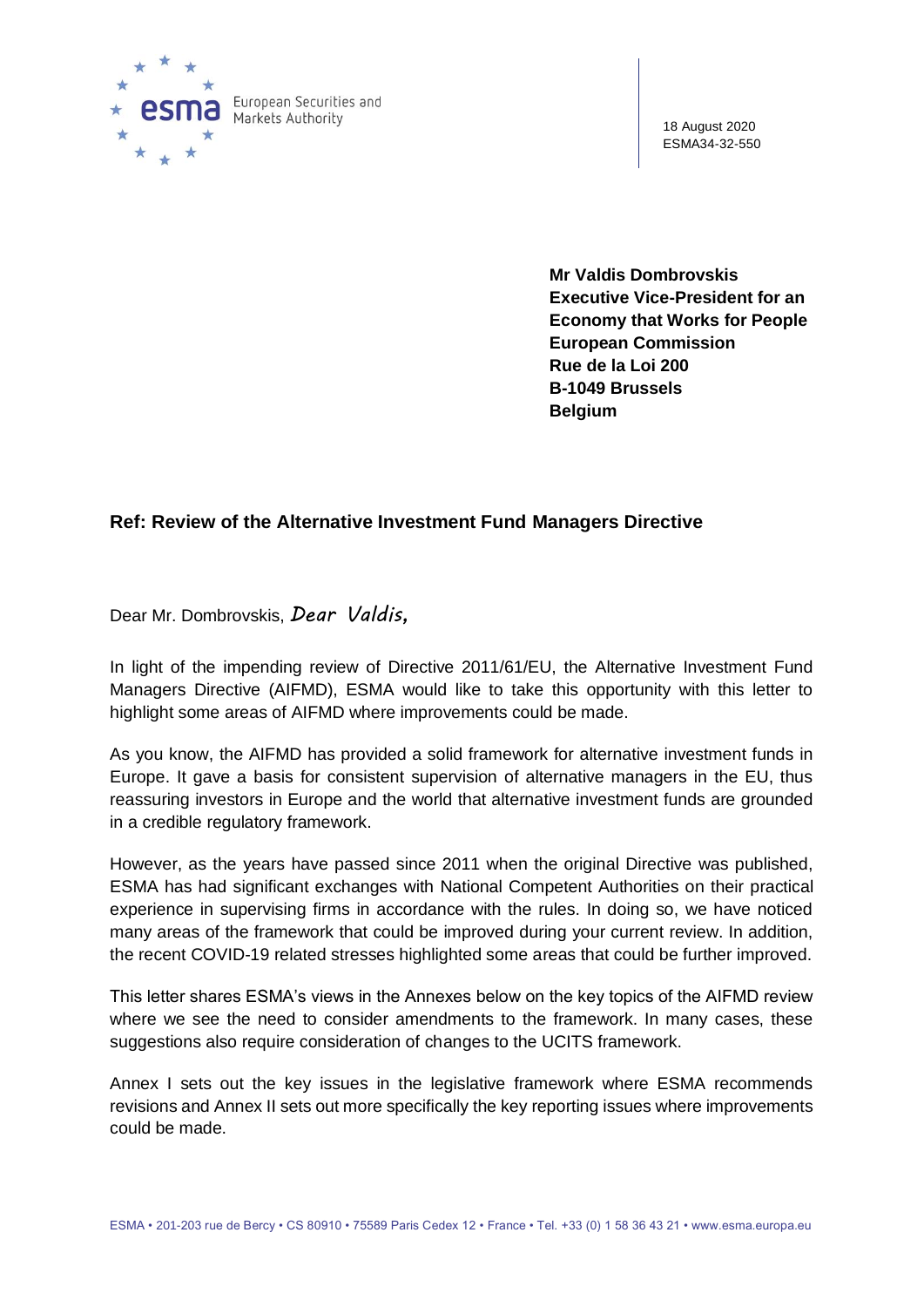

I hope that these considerations are useful to the European Commission in its review. In case you have any questions, please do not hesitate to contact me or Evert van Walsum, Head of Investors and Issuers Department [\(evert.vanwalsum@esma.europa.eu\)](mailto:evert.vanwalsum@esma.europa.eu).

Yours sincerely,

# **SIGNED**

Steven Maijoor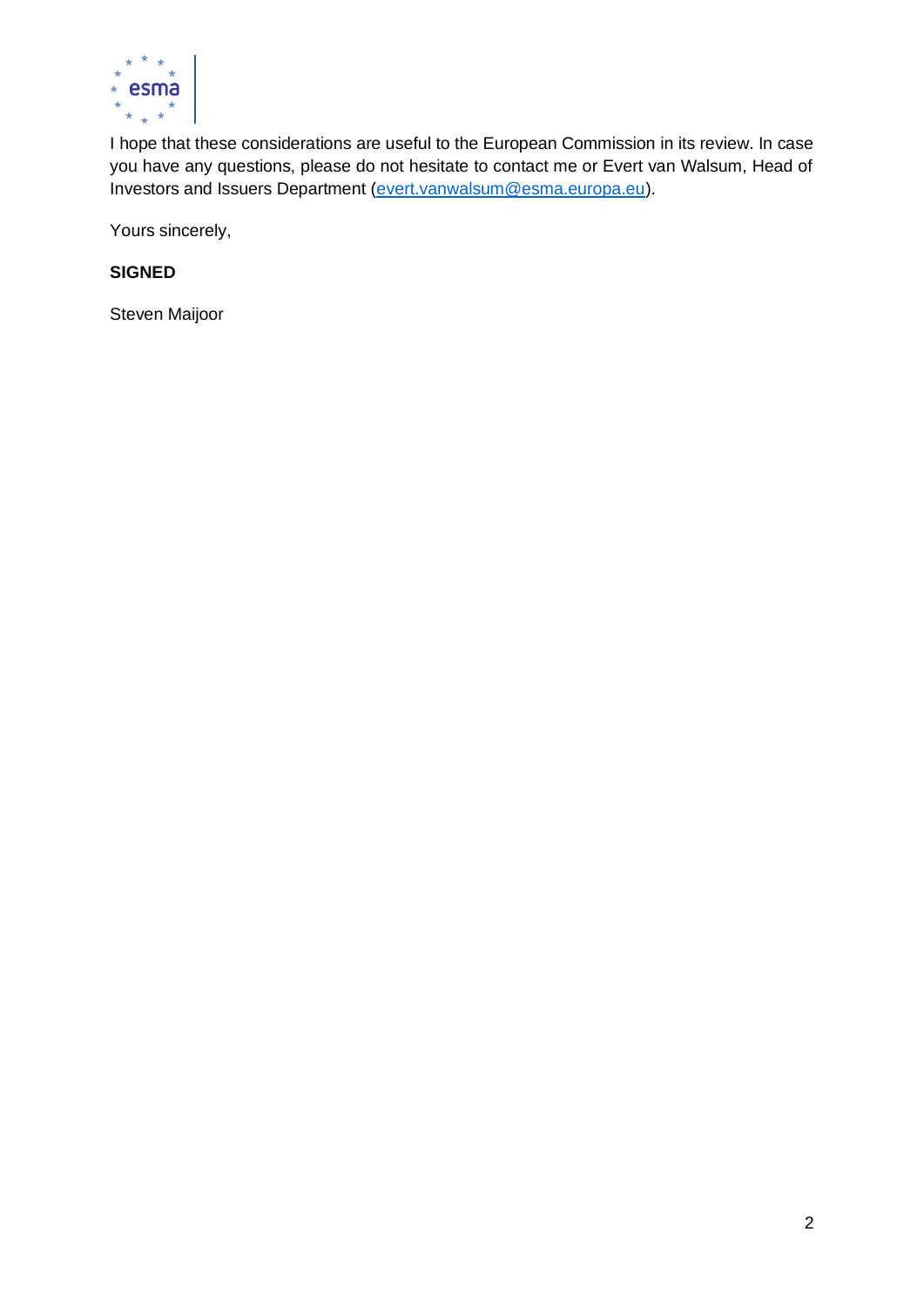

# **ANNEX I – ESMA's proposed changes to AIFMD**

# 1. Harmonisation of AIFMD and UCITS regimes

ESMA believes that the AIFMD review is an occasion to consider greater harmonisation of the UCITS and AIFMD frameworks.

In some cases, the newer AIFMD (Level 1 and/or Level 2) provisions are more granular or specific compared to UCITS requirements, although there might not be any objective justification for such differences. By way of example, there are different levels of granularity with respect to risk management and liquidity management requirements. AIFMD Level 2 sets out detailed requirements with respect to risk management (Articles 38-45) and liquidity management (Articles 46-49). While this is somewhat understandable as UCITS are subject to more detailed product requirements, it is nevertheless not ideal, taking into account that UCITS may also face liquidity issues despite being invested in transferable securities or money market instruments. The European Commission should consider aligning the frameworks where appropriate, in particular as applying different requirements to management companies which manage both UCITS and AIFs creates additional burdens for the firms concerned and divergences in supervisory/regulatory outcomes.

As an additional example, while the Level 1 provisions on delegation are rather similar (although not identical) in the UCITS Directive and AIFMD, there are no granular Level 2 provisions in the UCITS framework, while this is the case in the AIFMD framework (Section 8 of Chapter III of the Commission Delegated Regulation (EU) 231/2013).

Moreover, the fact that the relevant EU rules are spread across numerous (interlinked) Level 1 and Level 2 Directives and Regulations may add unnecessary complexity for market participants and supervisors.

# 2. Harmonised reporting for UCITS

The need for harmonisation is particularly relevant in the field of reporting. The ESRB recommendations on liquidity and leverage risks in investment funds<sup>1</sup> covers this topic in its Recommendation D on UCITS reporting. ESRB recommends that the Commission initiate legislation to introduce a harmonised reporting regime for UCITS management companies. ESRB specifies that the Commission's proposed changes to the relevant EU legislation should include reporting obligations that cover both manager and fund-specific data while also reflecting the specificities of UCITS.

After improvements to AIFMD Annex IV reporting have been made, harmonised UCITS reporting should generally be aligned with those requirements while allowing for tailoring to the characteristics of UCITS funds. To the extent possible, the reporting should try to exploit the synergies with existing surveys both at EU and national level and avoid duplications or unnecessary burdens for the supervised entities. The reported data should allow for sufficient monitoring of potential vulnerabilities that may contribute to systemic risk. Some lessons can

 $<sup>1</sup>$  The recommendations, with more details on the envisaged proposals, are available at:</sup> [https://www.esrb.europa.eu/pub/pdf/recommendations/esrb.recommendation180214\\_ESRB\\_2017\\_6.en.pdf](https://www.esrb.europa.eu/pub/pdf/recommendations/esrb.recommendation180214_ESRB_2017_6.en.pdf)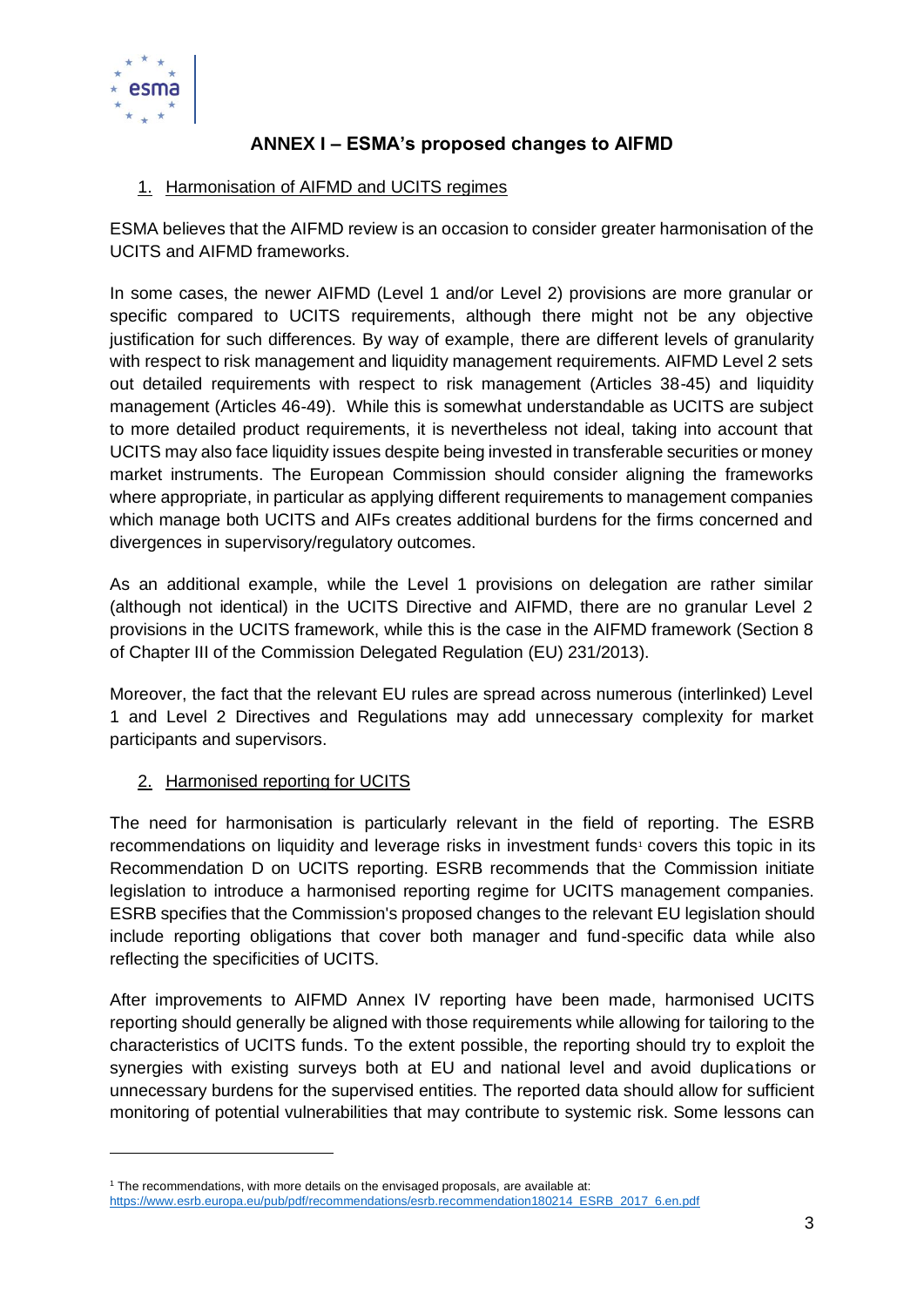

also be learned from the Money Market Fund (MMF) reporting regime that has recently been established, which allows the same information to be used for both supervisory purposes and for systemic risk monitoring.

Given the value of EU-level information on UCITS funds, ESMA agrees with the ESRB Recommendation and would want to underline its importance. For example, the May 2020 ESRB Recommendation on liquidity risk in investment funds<sup>2</sup> requires ESMA to coordinate a supervisory engagement exercise with investment funds to assess their preparedness in case of a new liquidity stress episode. This assessment should be based on the analysis of how funds have reacted since the onset of the COVID-19 pandemic and their current situation, and on an estimation of their resilience to a future shock.

Both ESMA and NCAs are using AIFMD reporting data to implement this recommendation, by (i) identifying the AIFs with large exposures to corporate debt and real estate markets, and (ii) analysing the outflows, performances and use of liquidity management tools for instance, and (iii) building a comprehensive assessment framework. ESMA does not have access to UCITS data to apply the same approach to UCITS. Moreover, there is an important heterogeneity among NCAs regarding the access to data on UCITS. This situation is sub-optimal, creates the need for extensive ad-hoc data requests and slows down the time available for analysis.

# 3. Scope of additional MiFID services and application of rules

Previous work at the level of ESMA indicated the need for further legislative clarifications on the scope of permissible business activities listed in Article 6(4) of the AIFMD and Article 6(3) of the UCITS Directive<sup>3</sup> in conjunction with Annex I of the AIFMD and Annex II of the UCITS Directive. In particular, NCAs expressed divergent views on whether AIFMs (and UCITS management companies) could be permitted to perform business activities other than those explicitly listed in the aforementioned provisions. As a result of these interpretational issues, the list of permissible business activities of AIFMs (and UCITS management companies) in some Member States is broader than in others.

Moreover, ESMA sees merit in providing legislative clarifications on the application of rules when providing services pursuant to Article 6(4) of the AIFMD and Article 6(3) of the UCITS Directive. While Article 6(6) of the AIFMD and Article 6(4) of the UCITS Directive include crossreferences to certain MiFID rules, legal uncertainties remain as to the precise application of the MiFID and/or AIFMD/UCITS rules in some cases. By way of example, questions arose whether and to which extent MiFID and/or AIFMD/UCITS rules could be applied to discretionary portfolio management or investment advice on assets that do not qualify as 'financial instruments' pursuant to Section C of Annex I of MiFID such as real estate, taking into account that the relevant MiFID provisions do not apply to them.

 $2$  The ESRB Recommendation on liquidity risk in investment funds is available at: [https://www.esrb.europa.eu/pub/pdf/recommendations/esrb.recommendation200514\\_ESRB\\_on\\_liquidity\\_risks\\_in\\_investment\\_f](https://www.esrb.europa.eu/pub/pdf/recommendations/esrb.recommendation200514_ESRB_on_liquidity_risks_in_investment_funds~4a3972a25d.en.pdf) [unds~4a3972a25d.en.pdf](https://www.esrb.europa.eu/pub/pdf/recommendations/esrb.recommendation200514_ESRB_on_liquidity_risks_in_investment_funds~4a3972a25d.en.pdf)

 $3$  Which are not identical since Article 6(3) of the UCITS does not include the reception and transmission of orders, whereas this is included in Article 6(4)(b)(iii) of the AIFMD. This may be another example for the need to harmonise the AIFMD and UCITS regimes.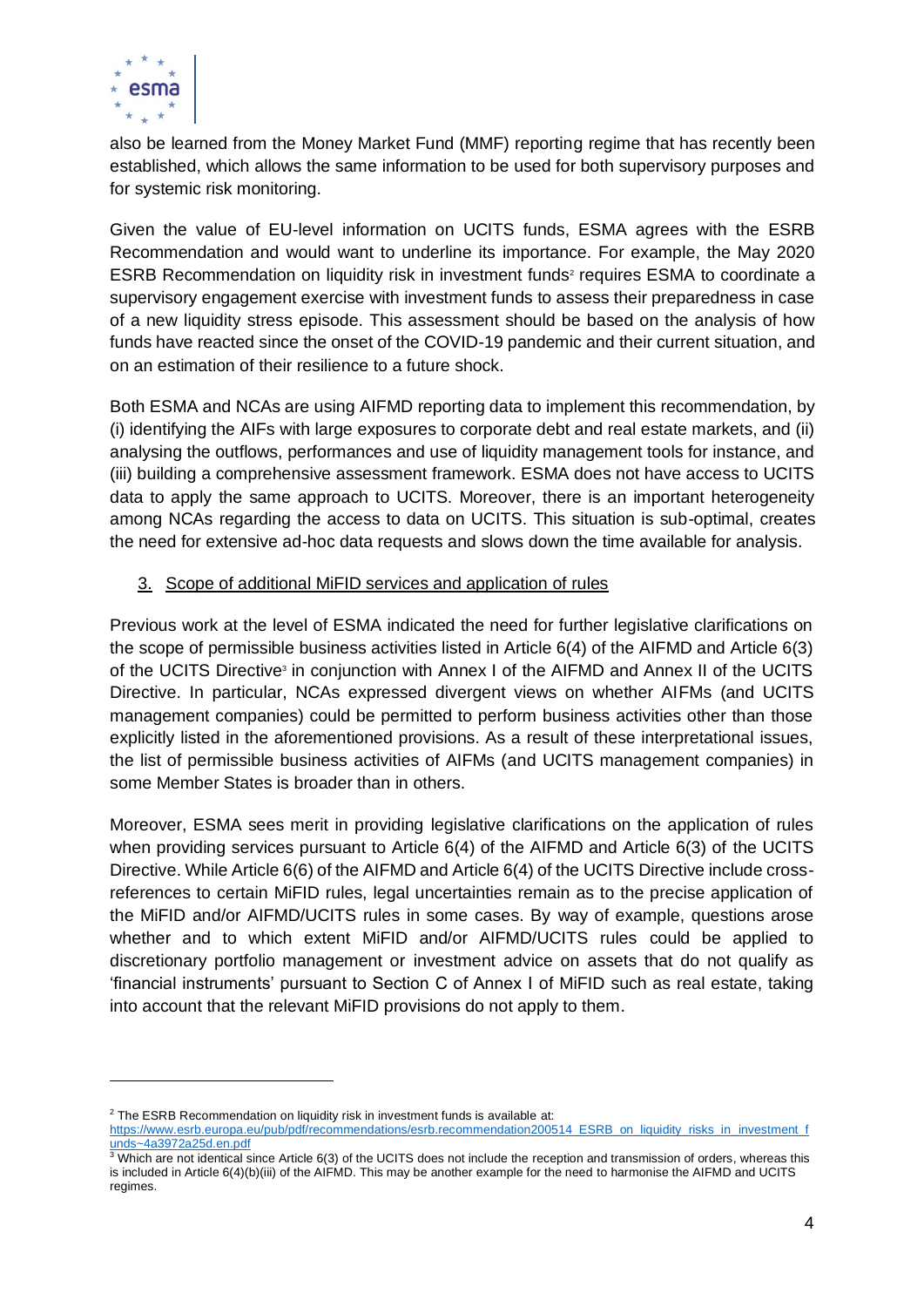

Similarly, different views were expressed on which rules apply in cases where investment management functions for an AIF/UCITS are performed on a delegation basis. While some NCAs considered these cases as discretionary portfolio management and therefore took the view that MiFID rules would need to be applied, other NCAs argued that the management of AIFs/UCITS on a delegation basis would not be discretionary portfolio management and the relevant AIFM or UCITS management company performing functions on a delegation basis would be subject to AIFMD/UCITS rules. This issue is covered further in the delegation section below.

ESMA also sees merit in providing for a greater regulatory consistency and level playing field between AIFMD/UCITS and MiFID in order to ensure that entities providing similar types of services, such as marketing, are subject to similar regulatory standards. To this end, there would be merit in clarifying the AIFMD, UCITS and MiFID frameworks to ensure that AIFs/UCITS and their managers and MiFID investment firms always remain subject to the same regulatory standards, while providing the same type of services.

Finally, ESMA has noticed that the references in Article 6(6) of AIFMD and 6(4) of the UCITS Directive are references to MiFID I, which – although should be read according to the MiFID II correlation table – have not been updated to reflect the requirements introduced with MiFID II. One example of this is that the transaction reporting obligation from Article 26 of MiFIR is not included in the list of MiFID provisions which also apply to AIFMs/UCITS management companies. This means that AIFMs/UCITS management companies providing MiFID services are not subject to the requirement to report transactions in accordance with Article 26 of MiFIR.

# 4. Delegation and substance

Beyond the delegation-related aspects mentioned above. ESMA sees merit in providing additional legislative clarifications in the AIFMD and UCITS frameworks with respect to delegation and substance requirements. Such clarifications could be provided in line with the delegation and substance-related guidance provided in the ESMA opinion to support supervisory convergence in the area of investment management in the context of the United Kingdom withdrawing from the European Union (ESMA34-45-344) 4 .

# *Extent of delegation*

In many cases, AIFMs and UCITS management companies delegate to a large extent the collective portfolio management functions listed in Annex I of the AIFMD and Annex II of the UCITS Directive to third parties and only perform some control functions internally (notably risk management functions). In particular, portfolio management functions are often largely or even entirely delegated to third parties within or outside of the group of the AIFM or UCITS management company. Moreover, in light of the withdrawal of the UK from the EU, delegation of portfolio management functions to non-EU entities is likely going to further increase.

Such extensive delegation arrangements may result in a situation where the majority of human and technical resources (e.g. IT systems) needed for the day-to-day operations are maintained

<sup>4</sup> The ESMA opinion is available at: https://www.esma.europa.eu/document/opinion-support-supervisory-convergence-in-areainvestment-management-in-context-united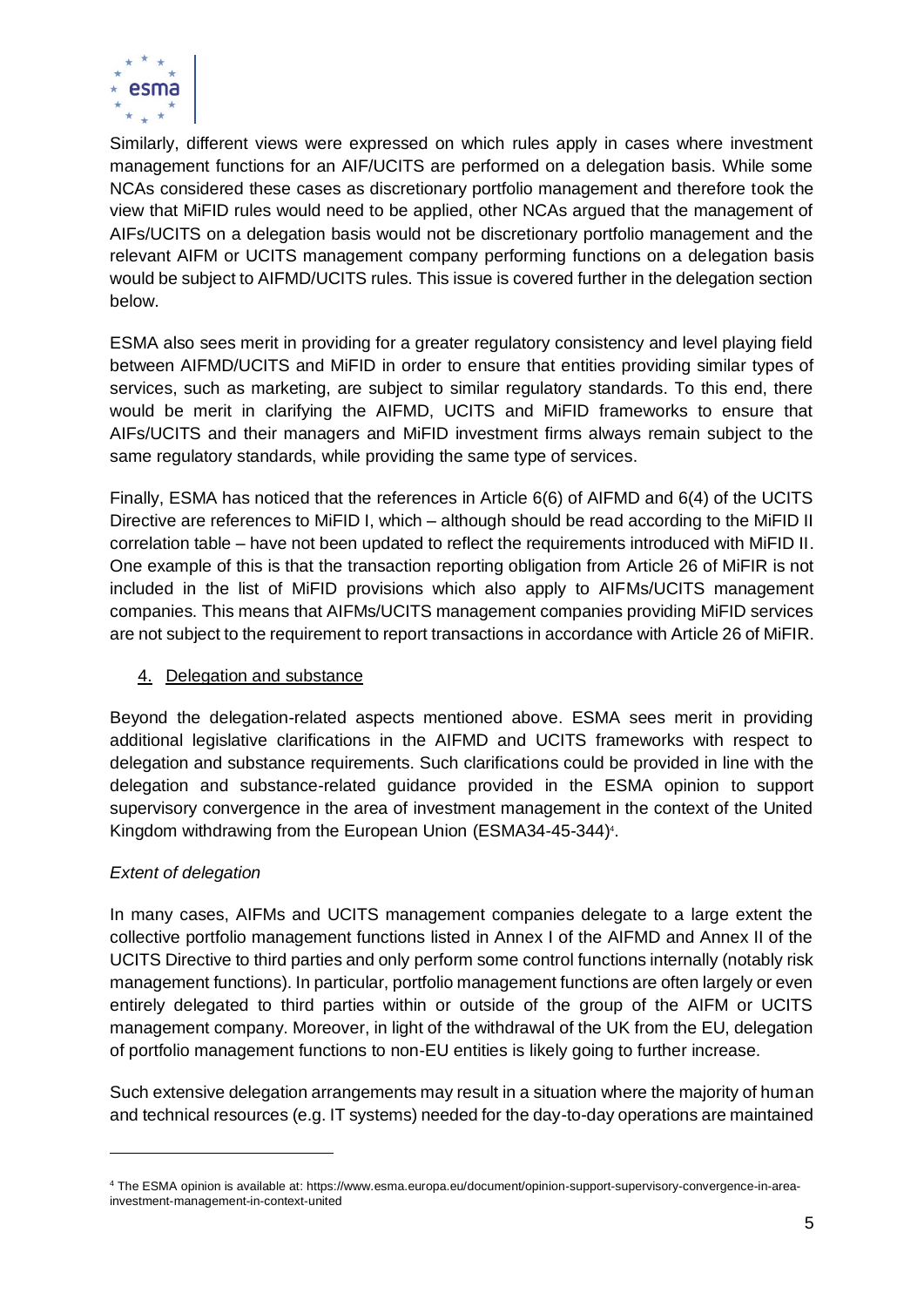

by several third parties or even a single third party, potentially outside of the EU. In these cases, the majority of operational staff performing portfolio/risk management, administration and other functions work on a delegation basis for the relevant funds and are therefore not directly employed by the authorised AIFM or UCITS management company. As a consequence of this, and as an important indicator for extensive delegation arrangements, a large amount of the management fees generated by the authorised AIFM or UCITS management company are paid to delegates. While such extensive use of delegation arrangements may increase efficiencies and ensure access to external expertise taking into account the global nature of financial markets, they may also increase operational and supervisory risks and raise questions as to whether those AIFs and UCITS can still be effectively managed by the licensed AIFM or UCITS management companies.

Against this background, further legal clarifications on the maximum extent of delegation would be helpful to ensure supervisory convergence and ensure authorised AIFMs and UCITS management companies maintain sufficient substance in the EU. In particular, ESMA sees merit in reviewing Article 82 of the Commission Delegated Regulation (EU) No 231/2013 which may benefit from a clearer legal drafting. In this context, the Commission may in particular wish to reconsider and/or complement the qualitative criteria set in Article 82(1)(d) with clear quantitative criteria or provide a list of core or critical functions that must always be performed internally and may not be delegated to third parties. Such considerations should be matched also in the UCITS Directive.

# *Applicable regime in case of delegation and regulatory arbitrage*

In many cases, the delegates are subject to different regulatory regimes which adds further regulatory complexity and provides for additional supervisory challenges for NCAs, in particular where the delegate is established in another Member State or outside of the EU. Depending on the regulatory license of the delegate, questions may also arise about regulatory level playing field and possible circumvention of AIFMD/UCITS regulatory standards. In the case of delegation to another regulated EU entity, this is often a question of regulatory consistency between the various EU regulatory regimes (for example, but not limited to, the issues on the lack of harmonisation between the AIFMD, UCITS and MiFID rules described above). In the case of delegation to non-EU delegates, the regulatory arbitrage and investor protection concerns may be further increased since the non-EU delegate will not be directly subject to the AIFMD or UCITS frameworks. Consequently, AIFs and UCITS can be largely managed on a day-to-day basis by third parties (within or outside of the EU) that are not directly subject to the AIFMD or UCITS Directive. To avoid regulatory arbitrage and protect EU investors, legislative amendments should ensure that the management of AIFs and UCITS is subject to the regulatory standards set out in the AIFMD and UCITS frameworks, irrespective of the regulatory license or location of the delegate.

# *Use of seconded staff*

Furthermore, ESMA has also observed an increasing use of secondment arrangements where staff from professional services firms/consultancies or group entities are seconded to the AIFM or UCITS management company on a temporary basis. In some of those cases, the seconded staff was not operating in the Member State of establishment of the authorised AIFM or UCITS management company, but in another Member State or even outside of the EU (e.g. staff of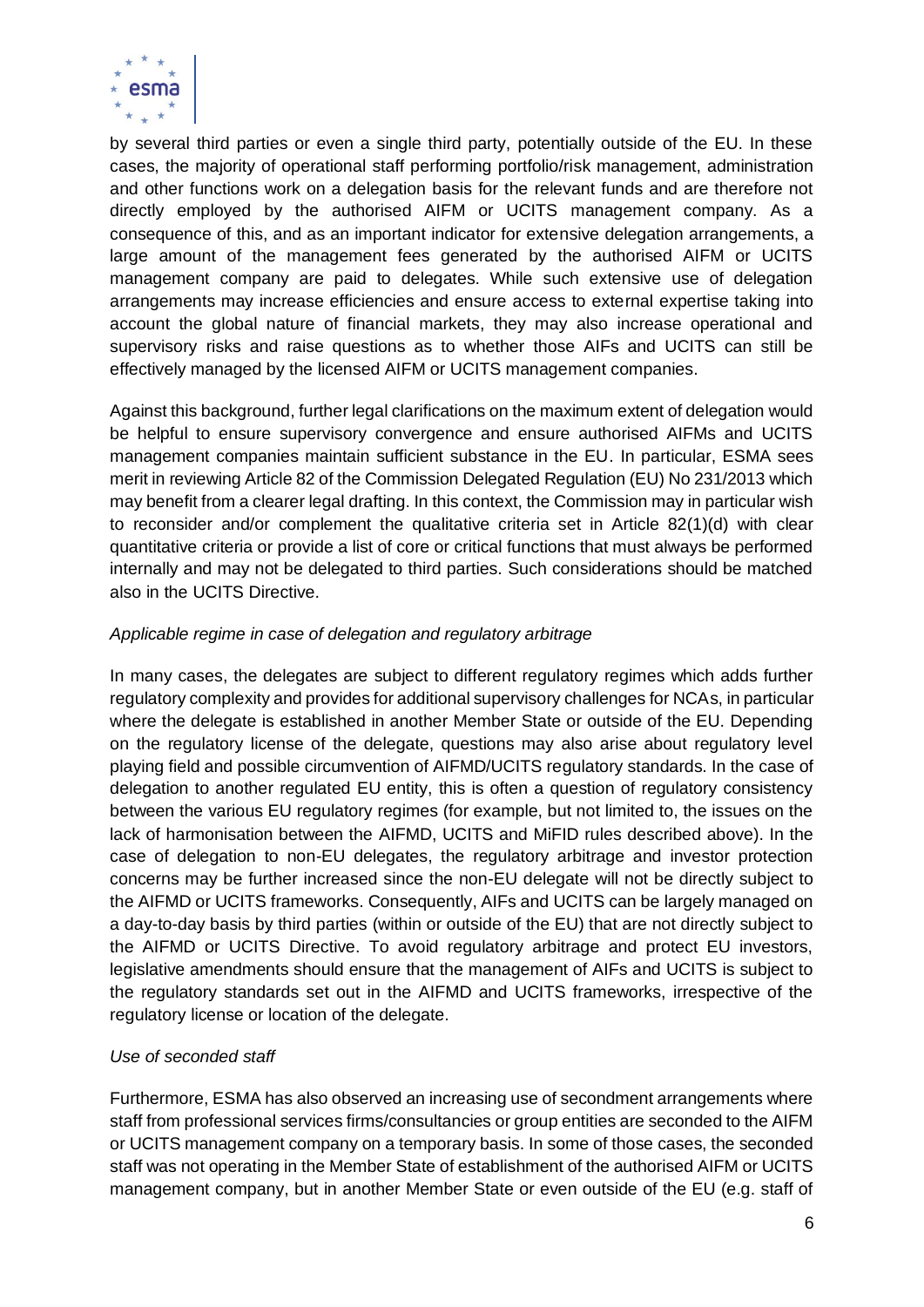

other group entities being seconded to the authorised entity in the EU but continuing to work from their usual offices outside of the EU on a secondment rather than delegation basis). This raises questions whether those secondment arrangements are in line with the substance and delegation rules set out in the AIFMD and UCITS frameworks. Further legislative clarifications could be helpful to address these questions.

# *List of collective portfolio management functions and distinction from 'supporting tasks'*

Group entities within or outside of the EU often provide 'supporting tasks' to the authorised AIFM or UCITS management company. In the absence of clear legal definitions or an exhaustive list of collective portfolio management functions set out in Annex I of the AIFMD and Annex II of the UCITS Directive, it is often difficult for NCAs to assess whether the 'supporting tasks' provided by the group entities are subject to the delegation rules set out in the AIFMD and UCITS Directive or not. By way of example, previous discussions at the level of ESMA indicated that NCAs had divergent interpretations on the question of whether in cases where another entity in a third country performed legal or compliance tasks, this should be viewed as a delegation of the legal or compliance functions listed in Annex I of the AIFMD and Annex II of the UCITS Directive. Similar questions arose in cases where other entities (often outside of the EU) performed portfolio or risk management-related tasks such as investment research activities or (quantitative) risk data analyses or calculations. In the absence of legal clarifications on the scope of the Annex I and Annex II functions, NCAs expressed divergent views on whether those activities qualify as mere 'supporting tasks' or rather as collective portfolio management functions subject to the delegation regimes set out in the AIFMD and UCITS frameworks.

While certain recitals and general provisions laid down in the Commission Delegated Regulation (EU) No 231/2013 may help to address some of the issues above, more specific and granular requirements would be desirable in order to ensure legal certainty and supervisory convergence.<sup>5</sup> In this context, ESMA sees merit in implementing legislative clarifications in line with the interpretation supported by ESMA in Section VIII of its Q&As on the application of the AIFMD (ESMA34-32-352) 6 . This would particularly aim to eliminate any residual legal uncertainties as to responsibilities of AIFMs for ensuring that the collective portfolio management functions set out in Annex I of the AIFMD are performed in compliance with the AIFMD rules.

### *White-label service providers*

Finally, more specific requirements on white-label service providers<sup>7</sup> would be advisable. These types of fund managers exist since many years in several Member States, whereas NCAs in other Member States have expressed doubts as to whether those business models would be in line with the AIFMD and UCITS regimes. Should such business models be

<sup>5</sup> And consistent Level 2 delegation requirements should be introduced in the UCITS framework, where currently no such detailed Level 2 provisions exist.

<sup>&</sup>lt;sup>6</sup> The ESMA Q&As are available at: [https://www.esma.europa.eu/sites/default/files/library/esma34-32-352\\_qa\\_aifmd.pdf](https://www.esma.europa.eu/sites/default/files/library/esma34-32-352_qa_aifmd.pdf)

<sup>&</sup>lt;sup>7</sup> Meaning fund managers that provide a platform to business partners by setting up funds at the initiative of the latter and typically delegating investment management functions to those initiators/business partners or appointing them as investment advisers or informally following their guidance/instructions. ESMA addressed risks stemming from white-label service providers in the context of Brexit-related relocations in paragraph 36 of the ESMA opinion to support supervisory convergence in the area of investment management in the context of the United Kingdom withdrawing from the European Union (ESMA34-45-344).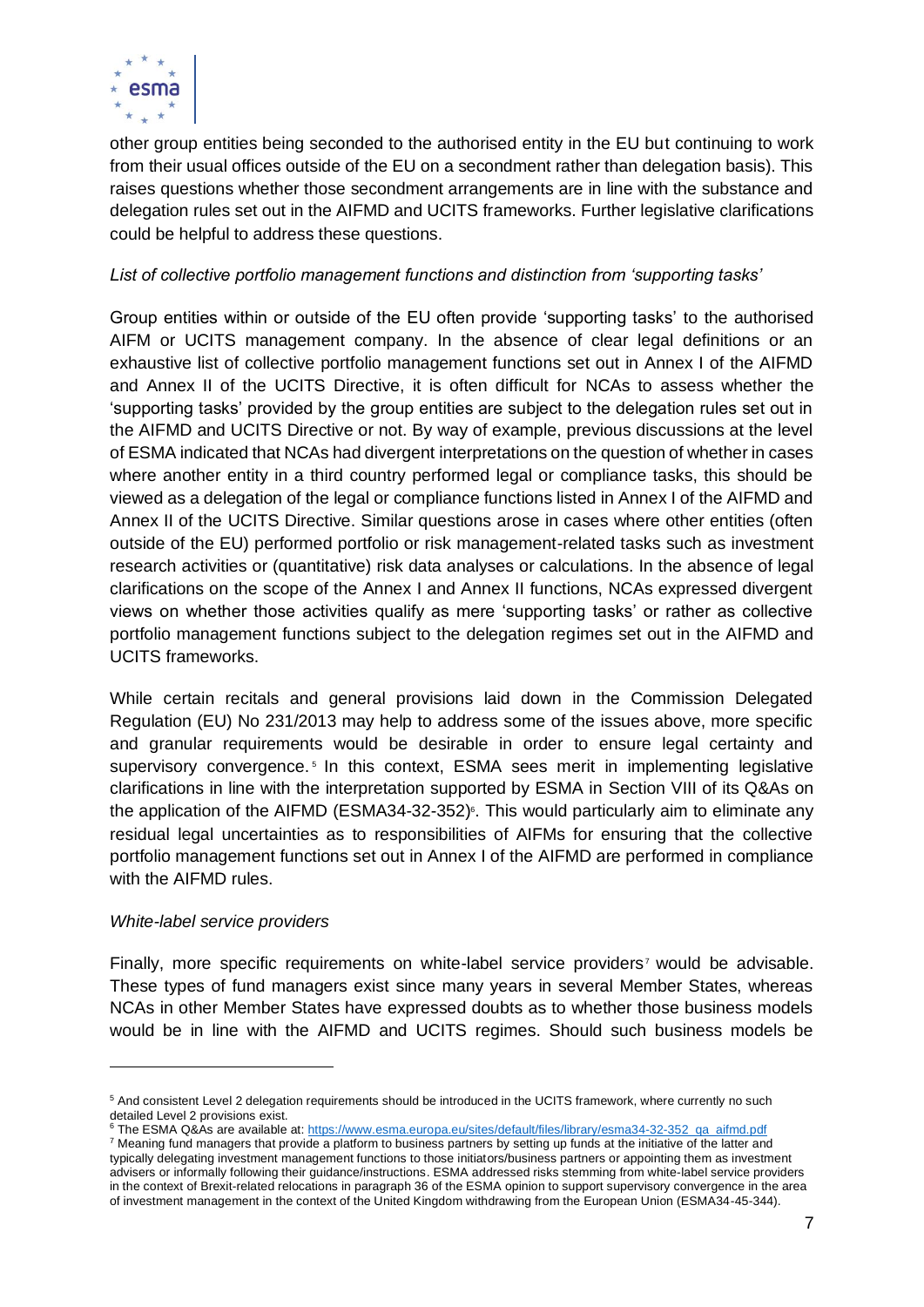

permissible in the view of the European Commission, more specific regulatory provisions would be advisable, in particular to address the distinct and significant conflicts of interest and investor protection risks faced in these cases. This is mainly because the initiator/business partner of white-label (or third-party) funds is also the client of the authorised AIFM or UCITS management company and may therefore decide to replace the authorised AIFM or UCITS manager with another white-label service provider. In many cases, the relevant funds even carry the name of the initiator/business partner<sup>®</sup>. Therefore, the initiator/business partner may effectively be able to exercise significant influence over the authorised AIFM or UCITS manager. Where the initiator/business partner performs portfolio management on a delegation basis or is appointed as investment adviser, the authorised AIFM or UCITS management company will face significant conflicts of interest since controlling and challenging the delegate/investment adviser in the best interest of investors may come at the risk of losing a client/business partner and therefore losing its own revenue/management fees. Changes should also be reflected in the UCITS Directive.

# 5. Availability of additional liquidity management tools

ESMA believes that the availability of additional liquidity management tools (LMT) should be consistent throughout all EU jurisdictions. This is reflected in ESRB's Recommendation A on liquidity management tools from the ESRB 2017 Recommendation on liquidity and leverage risks in investment funds.<sup>9</sup> The experience of market dislocation during the on-going COVID-19 crisis also demonstrates the need for all LMT to be available in all jurisdictions in a consistent manner. A common Union legal framework governing the liquidity management tools would support this. Furthermore, the ESRB's public statement on the use of liquidity management tools by investment funds with exposures to less liquid assets issued on 13 May 2020 noted that recent market developments highlight the need to make progress in implementing the 2017 ESRB Recommendation and to introduce adequate legal backing for the use of such instruments.<sup>10</sup>

In ESMA's view, the Commission should take the opportunity of this AIFMD review to include availability of all LMTs outlined in ESRB recommendation A. In addition, the availability of tools should also be included in the UCITS Directive (noting that some of the tools will not be suitable or necessary for all types of funds, e.g. side pockets).

The COVID-19 situation reinforces the relevance of the ESRB Recommendations. For example, ESRB Recommendation A(2) recommends enhanced provisions to AIFMD (and UCITS) clarifying the roles of National Competent Authorities (NCAs) when using their powers to suspend redemptions in situations where there are cross-border financial stability implications. If an investment fund is established in one Member State but the AIFM or the UCITS management company is based in another, it might not be clear which NCA is

<sup>8</sup> E.g. the Woodford case, see [https://www.fca.org.uk/publication/correspondence/lf-woodford-equity-income-fund-letter-tsc.pdf,](https://www.fca.org.uk/publication/correspondence/lf-woodford-equity-income-fund-letter-tsc.pdf) <https://www.fca.org.uk/publication/correspondence/asset-management-portfolio-letter.pdf> (page 3) and

[https://www.fnlondon.com/articles/fca-will-examine-fund-governance-following-woodford-case-warns-schroders-ceo-20190801.](https://www.fnlondon.com/articles/fca-will-examine-fund-governance-following-woodford-case-warns-schroders-ceo-20190801) <sup>9</sup> The ESRB Recommendation on liquidity and leverage risks in investment funds is available at:

[https://www.esrb.europa.eu/pub/pdf/recommendations/esrb.recommendation180214\\_ESRB\\_2017\\_6.en.pdf](https://www.esrb.europa.eu/pub/pdf/recommendations/esrb.recommendation180214_ESRB_2017_6.en.pdf) <sup>10</sup> The ESRB public statement is available at:

[https://www.esrb.europa.eu/home/coronavirus/shared/pdf/esrb.publicstatement200514\\_on\\_the\\_use\\_of\\_liquidity\\_management\\_t](https://www.esrb.europa.eu/home/coronavirus/shared/pdf/esrb.publicstatement200514_on_the_use_of_liquidity_management_tools_by_investment_funds_with_exposures_to_less_liquid_assets.en.pdf) ools\_by\_investment\_funds\_with\_exposures\_to\_less\_liquid\_assets.en.pdf.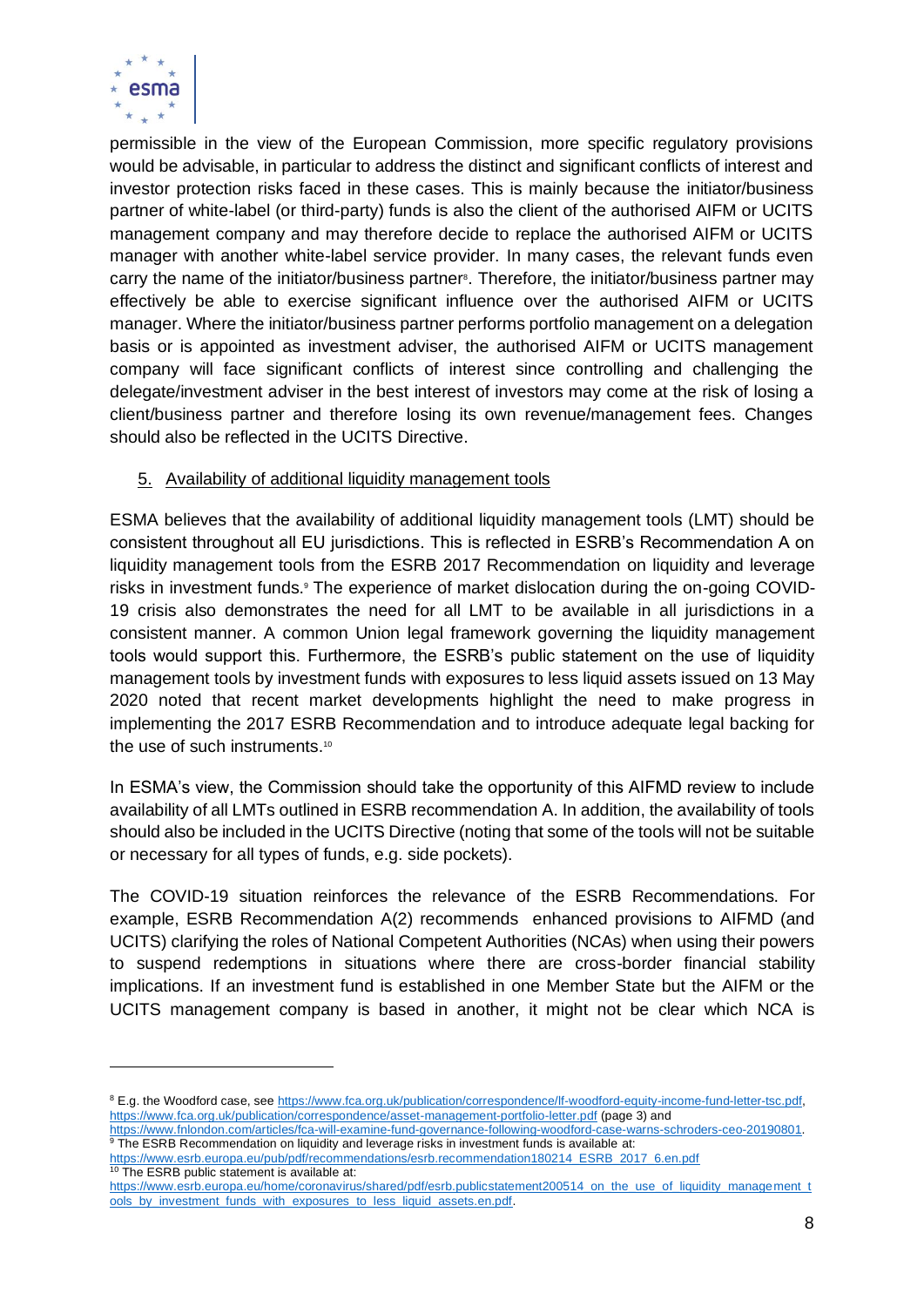

responsible for supervising the suspension of redemptions and subscriptions or the circumstances justifying an authority intervening with suspension powers.

In addition, ESMA believes there is merit in ESRB Recommendation A(3), which proposes that the legislation set out more specific provisions on ESMA's facilitation, advisory and coordination role in relation to the suspension of redemptions and subscriptions, in particular in situations where there are cross-border financial stability implications.

6. Leverage

AIFMD has two measures of leverage calculation, the gross notional exposure (GNE) method and the commitment method. Both are used for reporting purposes. IOSCO issued in December 2019 its recommendations for a framework assessing leverage in investment funds.<sup>11</sup> IOSCO recommends a two-step approach for this framework. Step 1 uses measures of leverage as baseline analytical tools to identify funds that may pose a risk to financial stability. Step 2 entails a risk-based analysis of the subset of funds identified in Step 1.

The goal of Step 1 is to provide regulators with a means of efficiently identifying those funds that are more likely to pose risks to the financial system using at least one notional exposure metric of the metrics outlined by IOSCO in its report:

(i) GNE without adjustments reported broken down by asset class, long and short exposures; and/or

(ii) adjusted GNE reported broken down by asset class, long and short exposures.

Moreover, in the process of refining its Step 1 analysis, a regulator may also complement GNE or adjusted GNE metrics with netting and hedging assumptions as relevant (such as the commitment method). Additional data points may also be used as a regulator sees fit.

ESMA believes the IOSCO recommendations give rise to a need to amend the current reporting of the gross method calculation in Article 7 of the Commission Delegated Regulation (EU) No 231/2013, to ensure alignment with the IOSCO framework.

In addition, there is merit in considering amending the commitment amount calculation by adjusting the notional amounts of interest rate derivatives contracts by the duration of the tenyear bond equivalent.<sup>12</sup> This adjustment allows comparability among contracts with different underlying duration, which makes aggregation and comparison possible for systemic risk monitoring purposes. This would be useful also in the context of any harmonised UCITS reporting, as further explored above in Section 2.

7. AIFMD reporting regime and data use

<sup>11</sup> The IOSCO Recommendations for a Framework Assessing Leverage in Investment Funds is available at: <https://www.iosco.org/library/pubdocs/pdf/IOSCOPD645.pdf>

 $12$  As described in the IOSCO recommendations on page 8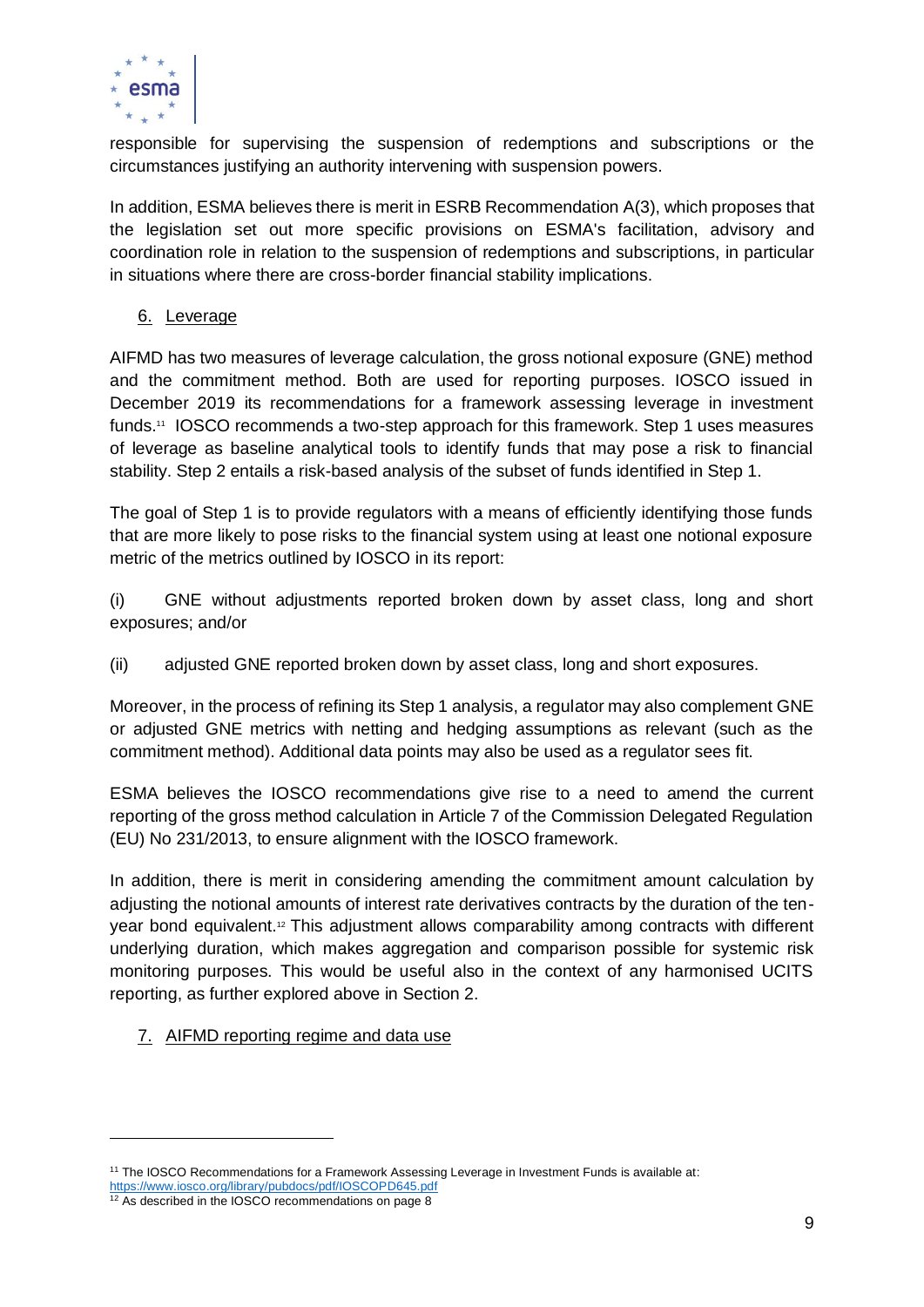

ESMA has conducted a separate ad-hoc analysis of the issues it sees merit in addressing regarding the AIFMD reporting regime and data use. This analysis can be read in full in Annex II below.

# 8. Harmonisation of supervision of cross-border entities

Experience with the AIFMD (and UCITS) framework shows that there is still a lack of clarity in what the precise responsibilities of home and host supervisors are in some cross-border marketing, management and delegation cases. Clarification of the supervisory responsibilities would reduce uncertainty regarding cross-border activities within the internal market and benefit the Capital Markets Union (CMU).

This is because AIFMs often use branches and/or delegate a variety of functions to multiple third parties across different Member States (and non-EU jurisdictions), which gives added impetus to ensuring clear supervisory responsibilities and effective exchange of information among all relevant NCAs.

Some further legislative clarifications could therefore be provided regarding the supervision of cross-border activities of UCITS and AIFs, (including MMFs, EuVECAs, EuSEFs and ELTIFs), their managers (including cases where they use branches in other Member States or outside of the EU) and delegates.

For example, in the case of AIF suspensions, there are general provisions in the AIFMD in relation to exchange of information. However, it would be useful to further clarify the supervisory responsibilities and obligations to share information with other NCAs and ESMA.

ESMA also sees the need for the Commission to provide further clarity on the depth of the analysis to be done by the host NCA when AIFs are marketed on a cross-border basis under Article 32 AIFMD. While the home NCA normally makes an assessment of all the relevant fund documents in the authorisation stage, the tasks attributed to the host NCAs – currently specified in Article 32(5) – could be better specified, including the reference to the completeness of the documents attached in the notification and to the supervision on marketing communications.

There is the need to further clarify the roles and responsibilities of home and host NCAs where AIFs are managed on a cross-border basis under Article 33 AIFMD.

The supervision of branches is another area where ESMA sees merit in further harmonisation. When an AIFM establishes a branch in order to offer products in a host jurisdiction, it is not clear what the roles of that AIFM's home and host NCAs are in some cases. It is also not clear what the procedure is for home and host NCAs when an AIFM wants to close a branch, nor is there a register of branches.

# 9. Semi-professional investors

Currently there is no definition of "semi-professional" investor in AIFMD. There are, however, slightly different approaches used in the EuVECA, EuSEF and ELTIF regulations.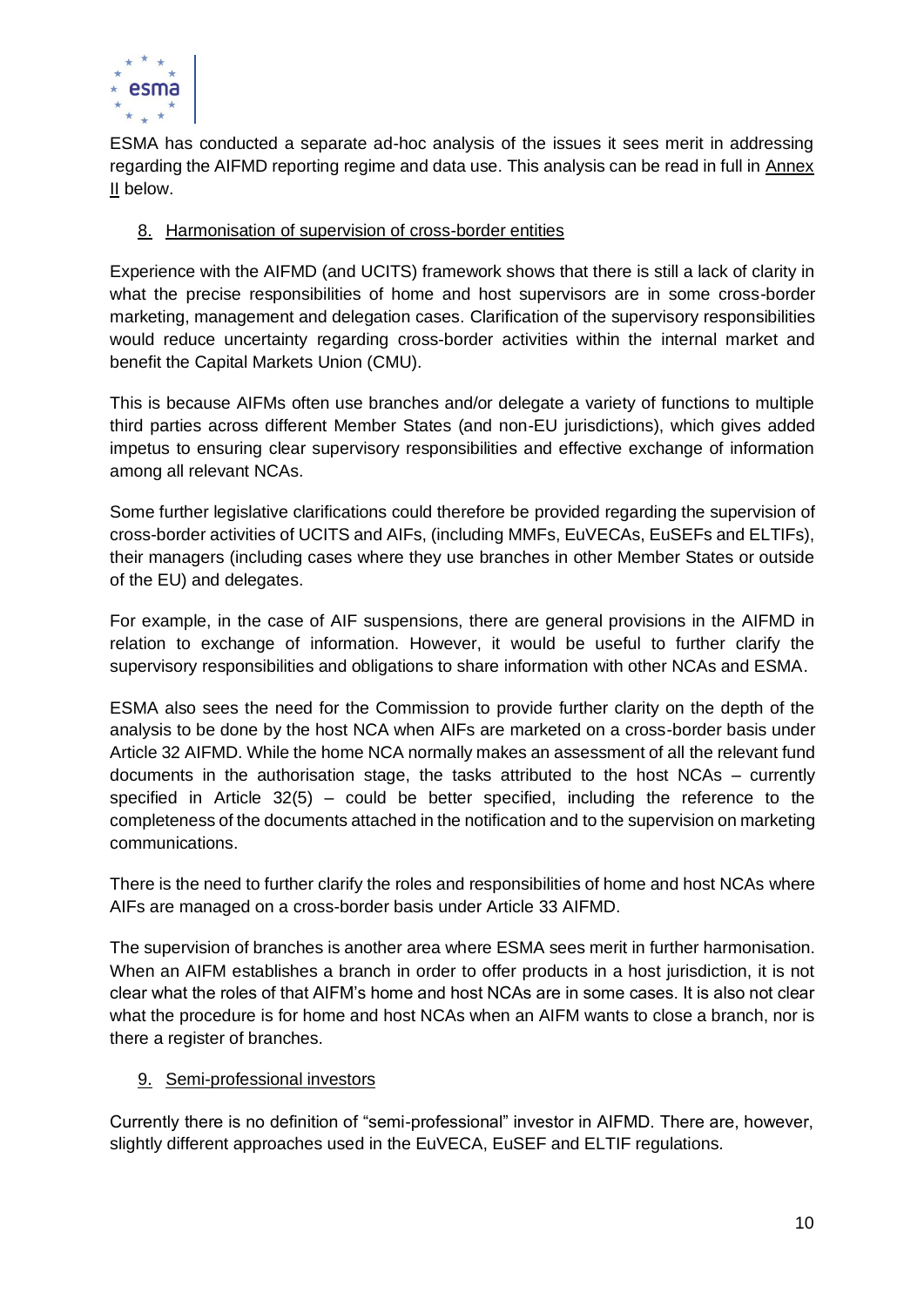

ESMA has already called for greater convergence in the definition of "professional investor" in its 2015 opinion on the functioning of the AIFMD EU passport and of the National Private Placement Regimes (NPPRs).<sup>13</sup> ESMA identified a wide variety of definitions across the EU on what constitutes a "professional investor", and a wide variety of treatments of the status of "semi-professional" investors under NPPRs.

ESMA sees merit to clarify the definition of "professional investors" under AIFMD, and is of the view that any possible introduction of any new categories of investors under the AIFMD (such as "semi-professional" investors) should be accompanied by appropriate investor protection rules and that passporting activities should be allowed only in relation to the marketing to professional investors.

# 10. Loan origination in AIFMD

ESMA believes that there should be a specific framework for loan origination within the AIFMD. It would be particularly helpful for the EU effort to promote a capital markets union (CMU). ESMA already issued an opinion on key principles for a European framework on loan origination by funds<sup>14</sup> in April 2016.

The ESMA opinion contains recommendations on authorisation for loan originating funds, types of funds (closed-ended vehicles), admitted investors (complying with ELTIF rules), and organisational and prudential requirements for loan-originating funds (e.g. leverage, liquidity, stress testing, reporting, diversification, etc.).

Furthermore, should a need for loan funds to play a role in the post-COVID-19 economic recovery be identified, the recommendations in ESMA's opinion could be taken as a basis to ensure a sustainable role for loan funds, especially that loan funds can only be closed-ended and can only be marketed to professional and semi-professional investors.

ESMA notes that the ELTIF review is also an opportunity to consider the product characteristics of loan origination funds.

# 11. Application of depositary rules to CSDs

In 2017 ESMA issued an Article 34 Opinion<sup>15</sup> requesting changes to the depositary delegation rules in AIFMD with regard to central securities depositories (CSDs). ESMA recommends that AIFMD be clarified to allow depositaries not to apply the delegation rules to CSDs in their capacity as Issuer CSDs. Depositaries should be required to apply the delegation rules to CSDs in their capacity as Investor CSDs. Furthermore, this change should also be made in the UCITS Directive when it is reviewed.

# 12. Proportionality principle for remuneration requirements

[https://www.esma.europa.eu/sites/default/files/library/2016-596\\_opinion\\_on\\_loan\\_origination.pdf.](https://www.esma.europa.eu/sites/default/files/library/2016-596_opinion_on_loan_origination.pdf) 

<sup>&</sup>lt;sup>13</sup> See paragraph 8 of the opinion a[t https://www.esma.europa.eu/sites/default/files/library/2015/11/2015-1235\\_opinion\\_to\\_ep](https://www.esma.europa.eu/sites/default/files/library/2015/11/2015-1235_opinion_to_ep-council-com_on_aifmd_passport_for_publication.pdf)[council-com\\_on\\_aifmd\\_passport\\_for\\_publication.pdf](https://www.esma.europa.eu/sites/default/files/library/2015/11/2015-1235_opinion_to_ep-council-com_on_aifmd_passport_for_publication.pdf)

<sup>&</sup>lt;sup>14</sup> See the opinion issued on 11 April 2016 (ESMA/2016/596), available at:

<sup>&</sup>lt;sup>15</sup> See the opinion which is available at: [https://www.esma.europa.eu/sites/default/files/library/esma34-45-](https://www.esma.europa.eu/sites/default/files/library/esma34-45-277_opinion_34_on_asset_segregation_and_custody_services.pdf)

<sup>277</sup> opinion 34 on asset segregation and custody services.pdf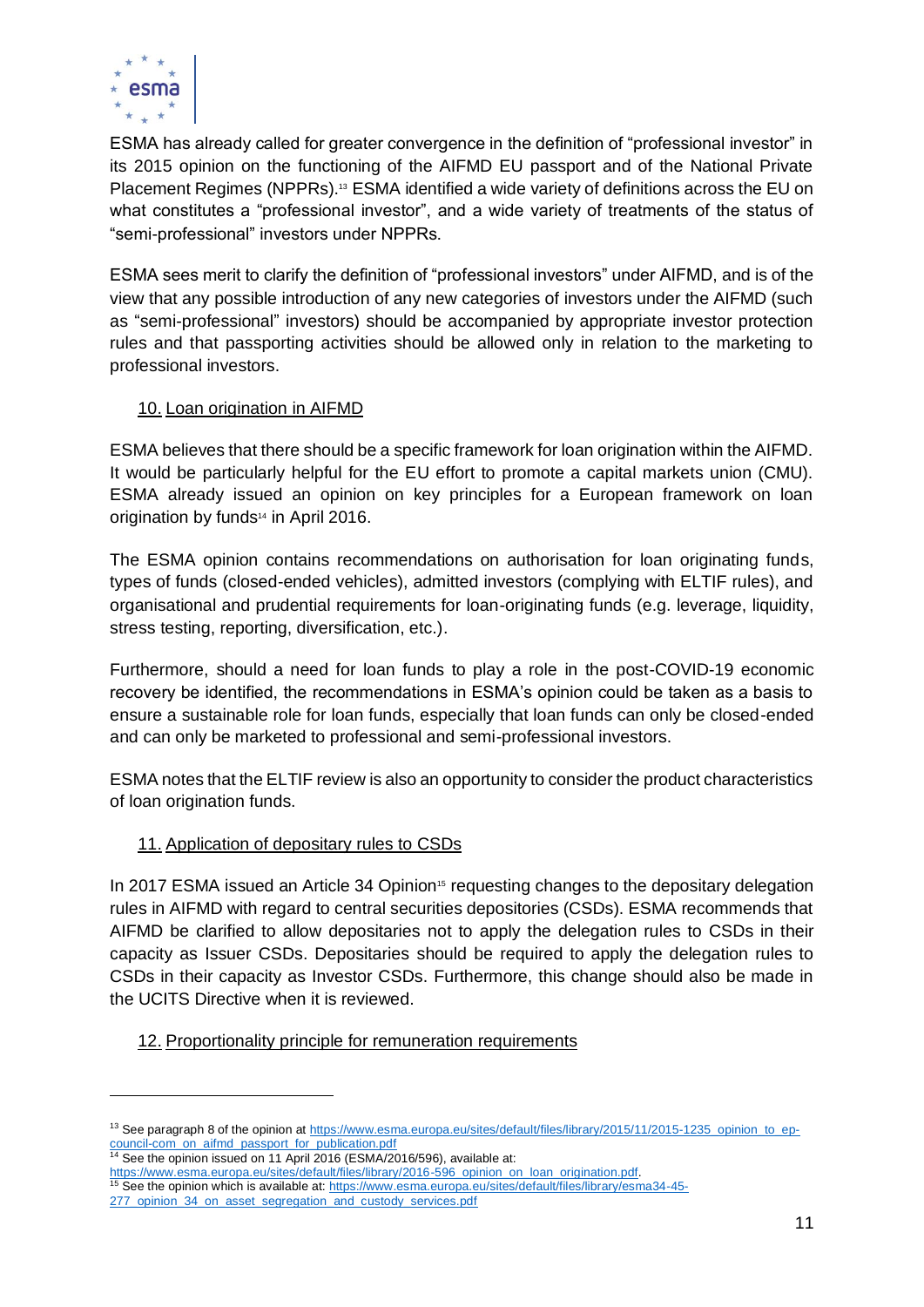

ESMA wrote to the Commission in 2016<sup>16</sup> requesting clarification of the application of the proportionality principle in both AIFMD and the UCITS Directive. This clarification would be to make clear that the proportionality principle applies to the full set of remuneration requirements in letters (a) to (r) of paragraph 1 of Annex II of the AIFMD (and Article 14b(1)(a) to (r) of the UCITS Directive). Failure to apply the proportionality principle in all circumstances could lead to a disproportionate application of the quantitative variable remuneration thresholds and payout structures.

# 13. Sub-thresholds AIFMs

AIFMD exempts small AIFMs (AuM of €100mn including assets acquired through use of leverage or €500mn in case of management of only unleveraged AIFs that have no redemption rights exercisable during a period of 5 years) from most of the Directive but leaves discretion to Member States on what to require from such sub-threshold AIFMs. Some NCAs would prefer to have an explicit EU legal basis for Member States to introduce additional national requirements with a view to supervising sub-threshold AIFMs sufficiently.

In light of this preference by some NCAs, ESMA recommends that the Commission should consider further clarifying the power of Member States to apply additional requirements under their national law to sub-threshold AIFMs.

### 14. External valuer liability

AIFMD allows use of external valuation services. The AIFMD provisions state that "*the external valuer shall be liable to the AIFM for any losses suffered by the AIFM as a result of the external valuer's negligence or intentional failure to perform its tasks*".

In certain jurisdictions the reference to negligence is interpreted as covering not only 'gross negligence' but also 'simple negligence', acting as a disincentive for external valuers due to liability concerns.

Based on feedback gathered over the recent years, it appears that external valuers may be unwilling to accept valuation mandates from AIFMs on the basis that their liability would be unduly extended by the negligence provisions. Similarly, it appears that the liability cannot be insured (or could only be insured at prohibitive cost) as – at least in certain jurisdictions – the reference to negligence is interpreted as covering not only 'gross negligence' (as in Anglo-Saxon legal systems), but also 'simple negligence'.

ESMA believes that the definition of "negligence" could be limited to "gross negligence" in the legislation. ESMA believes it is preferable to address this point directly in the legislation rather than in ESMA guidance, since guidance provided by ESMA might potentially have unhelpful spill over effects on other provisions of the AIFMD, such as the rules on the cover for professional liability risk or on the depositary liability reference to 'negligence'.

<sup>16</sup> See the letter which is available at: [https://www.esma.europa.eu/sites/default/files/library/2016-](https://www.esma.europa.eu/sites/default/files/library/2016-412_letter_to_european_commission_european_council_and_european_parliament_on_the_proportionality_principle_and_remuneration_rules_in_the_financial_sector.pdf)

<sup>412</sup> letter to european commission european council and european parliament on the proportionality principle and rem [uneration\\_rules\\_in\\_the\\_financial\\_sector.pdf](https://www.esma.europa.eu/sites/default/files/library/2016-412_letter_to_european_commission_european_council_and_european_parliament_on_the_proportionality_principle_and_remuneration_rules_in_the_financial_sector.pdf)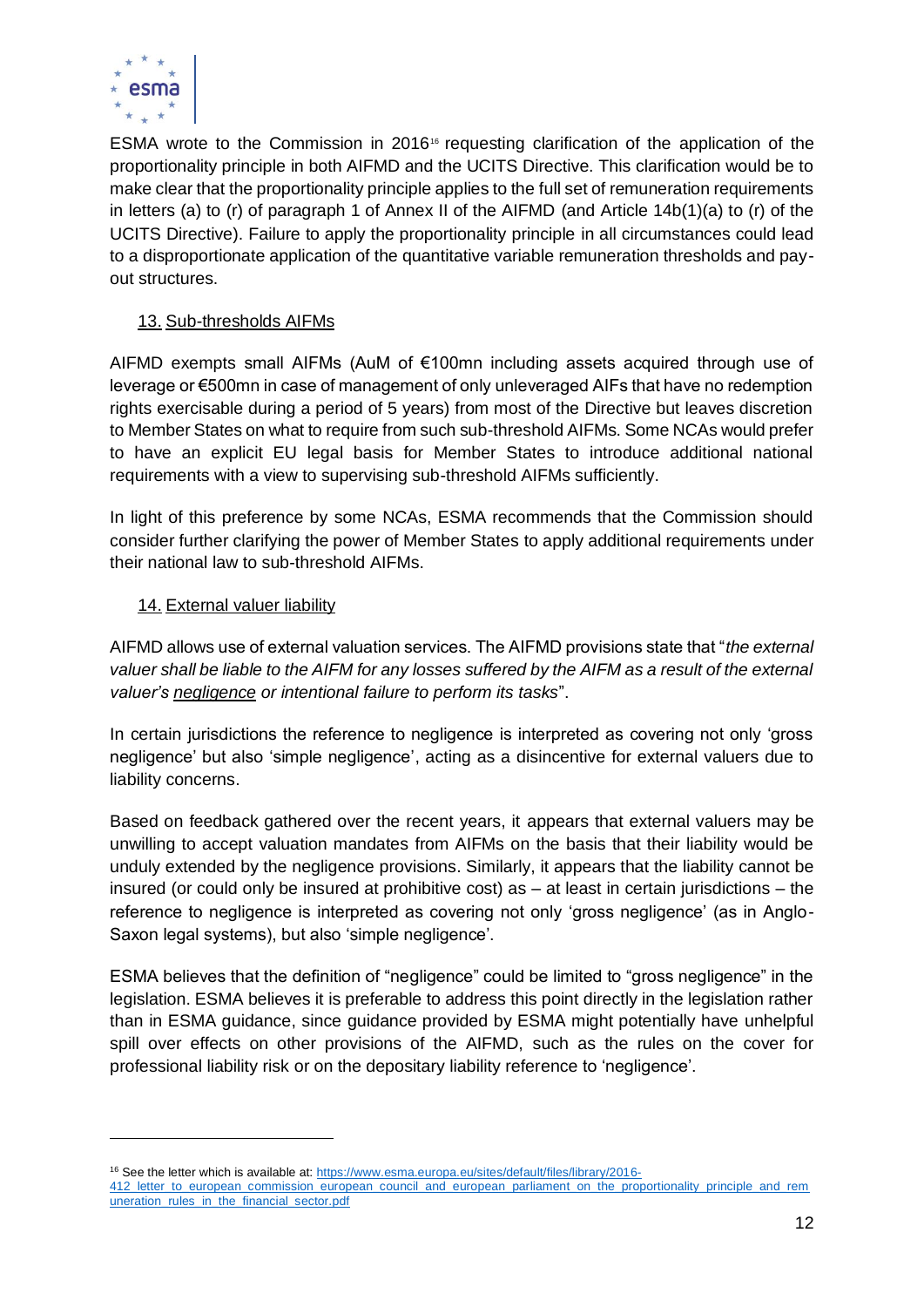

### 15. Amendments to definitions

Notwithstanding ESMA's quidelines on key concepts of the AIFMD (ESMA/2013/611) $^{17}$ , some residual uncertainties remain in the AIFMD definitions that could be addressed to improve the clarity around the scope of AIFMD.

ESMA believes that it is difficult to explain structural and economic differences and to distinguish on a legally sound basis between vehicles that fall under AIFMD and those that do not. Moreover, making legal changes in the Level 1 framework confers a benefit for the day to day supervisory practice of the NCAs as well as an advantage in possible appeal proceedings.

The current definitions are too vague and not specific enough and thus need to be specified more clearly, otherwise different national implementations will continue to lead to uncertainty and fragmentation across the Single Market.

Specifically, we see merit in further defining 'AIFs' consistent with the ESMA guidelines on key concepts of the AIFMD which could be done by implementing a definition of (1) general commercial or industrial purpose in connection with real estate projects, (2) pooled return in general and (3) investment policy. We also see merit in specifying the distinction between holdings and private equity funds and clarifying the definition of a joint venture.

Furthermore, we would like to point out that the issuance of certificates, and crypto assets might under some interpretations fall within the scope of the AIFMD and therefore welcome clear rules in order to achieve a harmonised Union approach. With regard to certificates, examples were reported to ESMA where such a product makes use of the exemption for securitisation special purpose entities (AIFMD Article 2(3)(g)) while still acting in a similar way to collective investment vehicles that would otherwise fall under AIFMD.

### 16. Clear definition and rules for reverse solicitation

There is merit in considering achieving greater clarity on the definition of reverse solicitation. ESMA acknowledges that the AIFMD review may not be the most appropriate context for providing clarity on the definition and rules for this concept in light of the evaluation clause under the Regulation on facilitating cross-border distribution of collective investment undertakings<sup>18</sup>. However, ESMA would like to seize the opportunity of the present letter to underline the importance of clarifying the notion of reverse solicitation mentioned in Recital 70 of the AIFMD, which is currently subject to divergent practices and interpretation at national level, to protect investors.

# 17. Convergence in treatment of significant influence

<sup>&</sup>lt;sup>17</sup> The guidelines are available at: [https://www.esma.europa.eu/sites/default/files/library/2015/11/2013-](https://www.esma.europa.eu/sites/default/files/library/2015/11/2013-611_guidelines_on_key_concepts_of_the_aifmd_-_en.pdf) 611 quidelines on key concepts of the aifmd - en.pdf

<sup>&</sup>lt;sup>18</sup> Article 18 of Regulation (EU) 2019/1156 of the European Parliament and of the Council of 20 June 2019 on facilitating crossborder distribution of collective investment undertakings and amending Regulations (EU) No 345/2013, (EU) No 346/2013 and (EU) No 1286/2014 states the following: "*By 2 August 2021 the Commission shall, on the basis of a consultation of competent authorities, ESMA and other relevant stakeholders, submit a report to the European Parliament and to the Council on reverse solicitation and demand on the own initiative of an investor, specifying the extent of that form of subscription to funds, its geographical distribution, including in third countries, and its impact on the passporting regime*".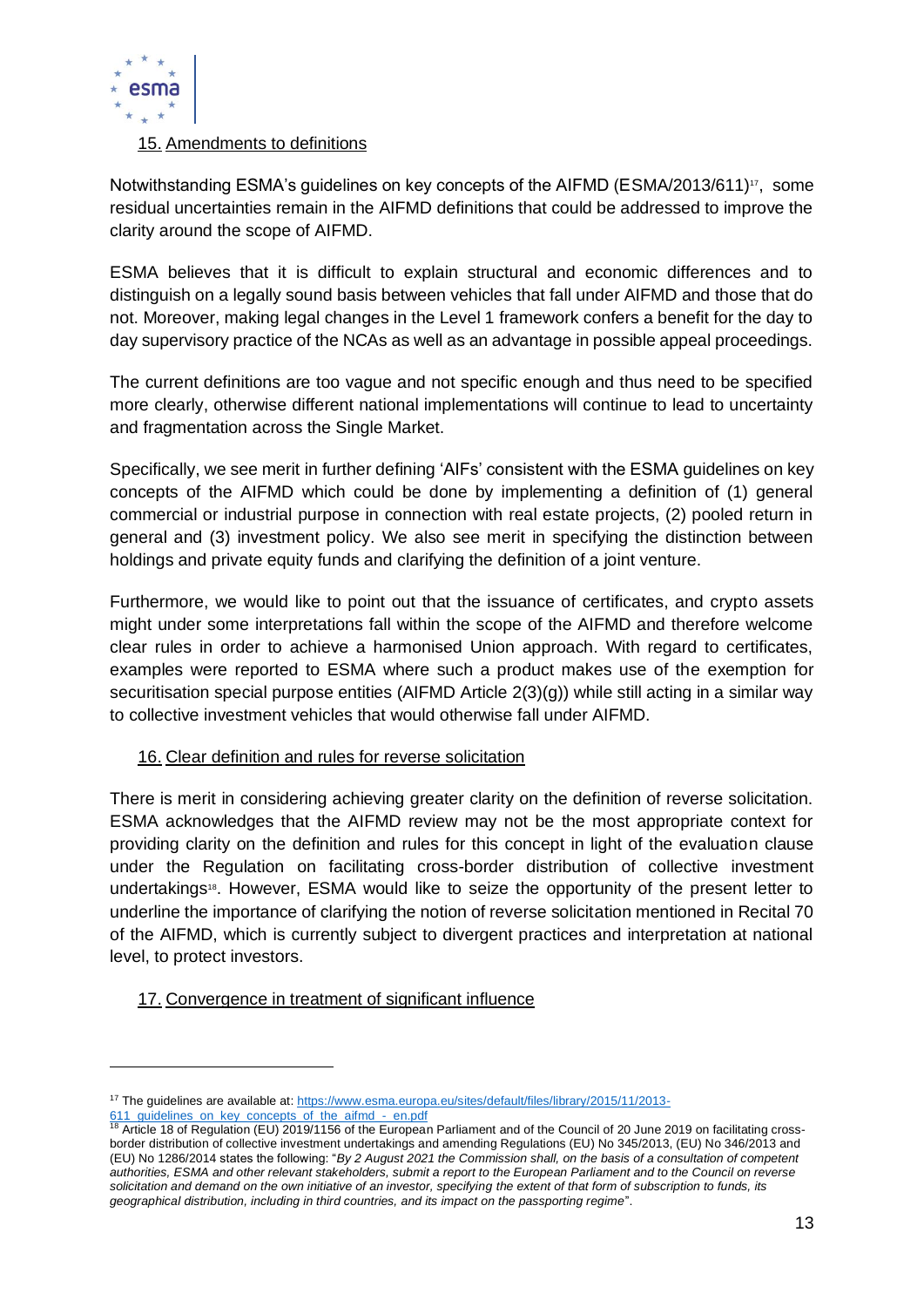

ESMA is of the view that further consideration should be given to the possible significant influence fund managers may exercise over the management of an issuing body.

While the AIFMD does not provide for specific requirements on this issue, Article 56(1) of the UCITS Directive aims at ensuring that UCITS managers may not exercise significant influence over the management of an issuing body. In this context, ESMA has found divergent interpretation of Article 56(1) of the UCITS Directive given the fact that the wording of Article 56(1) of the UCITS Directive is limited to investment companies and management companies acting in connection with all of the *common funds* managed by them. ESMA sees merit in clarifying that the calculation of the limit laid down in Article 56(1) is not limited to common funds or UCITS alone, but also covers, for example, (1) voting rights stemming from AIFs managed by the same fund manager with similar strategies in relation to the exercise of significant influence, i.e. excluding for example private equity funds (in case of dual authorisation under the UCITS Directive and AIFMD), (2) portfolios managed on a discretionary basis by the manager and, (3) where permitted, investments made by the fund manager on its own account.

Moreover, further EU harmonisation on what constitutes "significant influence" (e.g. expressed in terms of harmonised EU thresholds) could equally help to ensure supervisory convergence.

Should the European Commission provide additional legislative clarifications in the AIFMD, ESMA would see merit in including consistent rules in the UCITS Directive.

### 18. Increasing digitalisation in AIFMD

ESMA believes that the AIFMD review is an opportunity for the Commission to allow more digital communication instead of paper form. For instance, Article 8(5) AIFMD on applications for authorisation states that the home NCA of the AIFM "shall inform the applicant in writing". This particular provision could be amended in a way to make sure that it would be sufficient if the NCA informs the applicant in an electronic format.

### 19. Depositary passport

ESMA notes that there has long been a discussion in the EU on the merit of a depositary passport, since the UCITS II debate in 1993 at least. While not recommending the creation of such a passport in AIFMD and the UCITS Directive, ESMA believes the Commission may study the benefits and risks further in the context of the AIFMD Review.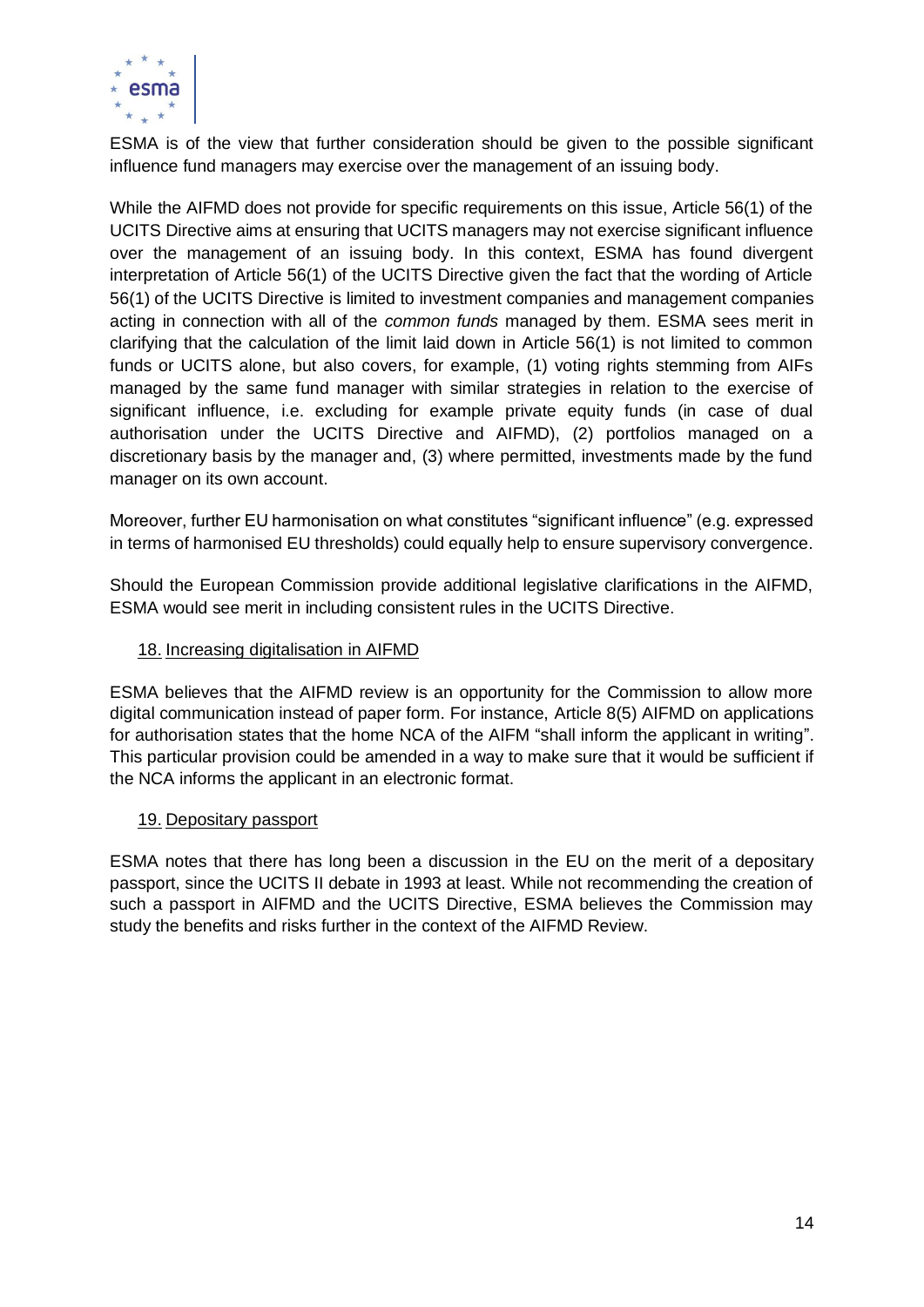

# **ANNEX II: ESMA's proposed changes to AIFMD regarding the reporting regime and data use**

# **1 Obligation to acquire an LEI for the manager and its funds**

### **Identified article(s)**

- Article 3: Exemptions
- Article 24: Reporting obligations to competent authorities

### **Problem description:**

The provisions of the AIFMD, do not, at least directly, impose an obligation upon AIFMs and their AIFs to acquire a Legal Entity Identifier (LEI, ISO 17442). Therefore, reporting is foreseen only where available in the ESMA Guidelines on reporting obligations under Articles 3(3)(d) and  $24(1)$ , (2) and (4) of the AIFMD<sup>19</sup>, which raises enforcement issues. This results in the availability of LEI in the Register for only 16% of the AIF managers, despite most of these entities likely having the LEI under other EU regulations (EMIR, MiFID II/ MiFIR, SFTR).

As stated in the Commission's Staff Working Document Fitness Check of EU Supervisory Reporting Requirements (Fitness check)<sup>20</sup> (page  $64$ ) – the lack of mandatory reporting of the LEI is clearly a data gap in the reporting regime and prevents the use of international identifiers to foster harmonization of the relevant data (page 108) and to allow the combination and crossanalysis of data under different reporting regimes (page 103). In their reply to the Report on the Operation of the Alternative Investment Fund Managers Directive (AIFMD) FISMA/2016/105(02)/C by KPMG ("KPMG report")<sup>21</sup>, an NCA also recommended that reporting of the LEI should be mandatory also for funds-of-funds and sub-funds (page 84).

ESMA's reply to the consultation paper on the Fitness Check states that "*moreover, LEIs would be essential to monitor AIFs managed by non-European AIFMs operating under the National Private Placement Regime (NPPR). Non-European AIFMs are mandated to report to NCAs of the jurisdictions in which they are marketing their products. The absence of a unique and universal identifier impedes verifying the consistency and/or duplication of reported information in the ESMA central database, impairing supervision of potentially systemically relevant entities. Accurate treatment of the information reported by entities operating under NPPR requires LEIs*".<sup>22</sup>

<sup>&</sup>lt;sup>19</sup> The ESMA Guidelines are available at: <https://www.esma.europa.eu/sites/default/files/library/2015/11/2014-869.pdf> <sup>20</sup> The Staff Working Document on the Fitness Check of EU Supervisory Reporting Requirements can be found at: [https://ec.europa.eu/info/sites/info/files/business\\_economy\\_euro/banking\\_and\\_finance/documents/191107-fitness-check](https://ec.europa.eu/info/sites/info/files/business_economy_euro/banking_and_finance/documents/191107-fitness-check-supervisory-reporting-staff-working-paper_en.pdf)[supervisory-reporting-staff-working-paper\\_en.pdf](https://ec.europa.eu/info/sites/info/files/business_economy_euro/banking_and_finance/documents/191107-fitness-check-supervisory-reporting-staff-working-paper_en.pdf)

<sup>&</sup>lt;sup>21</sup> The KPMG report can be found at:

[https://ec.europa.eu/info/sites/info/files/business\\_economy\\_euro/banking\\_and\\_finance/documents/190110-aifmd-operation](https://ec.europa.eu/info/sites/info/files/business_economy_euro/banking_and_finance/documents/190110-aifmd-operation-report_en.pdf)[report\\_en.pdf](https://ec.europa.eu/info/sites/info/files/business_economy_euro/banking_and_finance/documents/190110-aifmd-operation-report_en.pdf)

 $22$  ESMA's reply to the consultation on the Fitness check regarding AIFMD

<sup>(</sup>https://www.esma.europa.eu/sites/default/files/library/2017-supervisory-reporting-requirements-consultation-document\_en.pdf) and the Annex to that reply [\(https://www.esma.europa.eu/sites/default/files/library/esma70-145-466\\_2017-supervisory-reporting](https://www.esma.europa.eu/sites/default/files/library/esma70-145-466_2017-supervisory-reporting-requirements-consultation-docu._.pdf)[requirements-consultation-docu.\\_.pdf\)](https://www.esma.europa.eu/sites/default/files/library/esma70-145-466_2017-supervisory-reporting-requirements-consultation-docu._.pdf).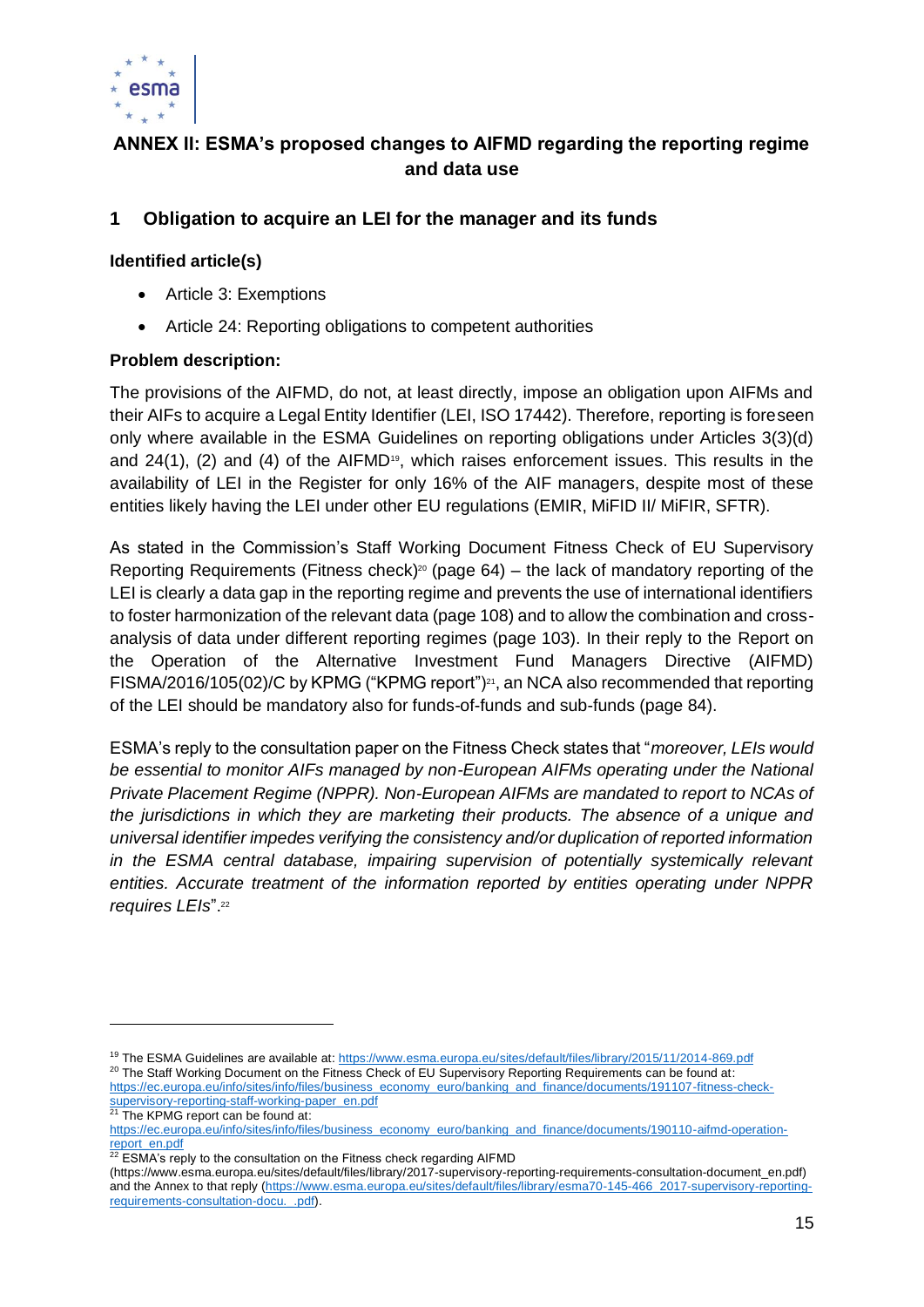

### **Proposed solution:**

ESMA recommends explicitly requiring all AIFMs to acquire and report an LEI for themselves and their AIFs. This should apply to all types of AIFMs and their AIFs. This change would enhance the effectiveness and efficiency of the reporting regime.

Given the prevalence of LEI in other reporting regimes (EMIR, SFTR, MiFIR), it should allow a clear identification of entities, further reduce the cost of compliance with the reporting requirements as well as to reap the benefits from digitalisation (e.g. automatic processing; interoperability with other regimes). Furthermore, this would also improve the quality of the reported data (e.g. detecting inconsistencies) and improve the information exchange between the supervisory authorities.

To enhance transparency for investors, market participants and financial supervisors, LEIs should be made publicly available for both AIFMs and AIFs in the ESMA register foreseen in Article 7(5) of the AIFMD, whose scope should be enlarged as discussed in the section [0.](#page-19-0)

In order to fully achieve the scope of the proposed changes, further amendments at Level 2 will be needed in addition to the Level 1 changes.

# **2 Detailed information on the composition of assets and liabilities of the fund**

### **Identified article(s)**

- Articles 3: Exemptions
- Article 24: Reporting obligations to competent authorities

### **Problem description:**

The Directive limits the details to be reported on assets held by the AIFs establishing that it refers to the main instruments (Article 24(1)), or main categories of assets (Article 24(2)(d)) or in the case of liabilities, the five main sources of borrowed cash and securities.

The lack of details regarding asset and liability composition limits the usability of the data to monitor "how the activities of AIFMs may also serve to spread or amplify risks through the financial system" (Recital 2 of the Directive). Furthermore, the lack of details also reduces the capacity of supervisors to execute other activities as monitoring the asset valuation by AIFMs and the combination and cross-analysis of data under different reporting regimes (page 103 of the Fitness Check) useful for market abuse surveillance and data quality analyses.

The current reporting logic also imposes on the AIFMs some reporting costs as:

• It requires additional transformations on their internal data accordingly to AIFMDspecific taxonomies. This is more costly than the direct provision of lightly transformed internal data, which the AIFMs need to maintain for activities as valuation (e.g. ISINdetail data).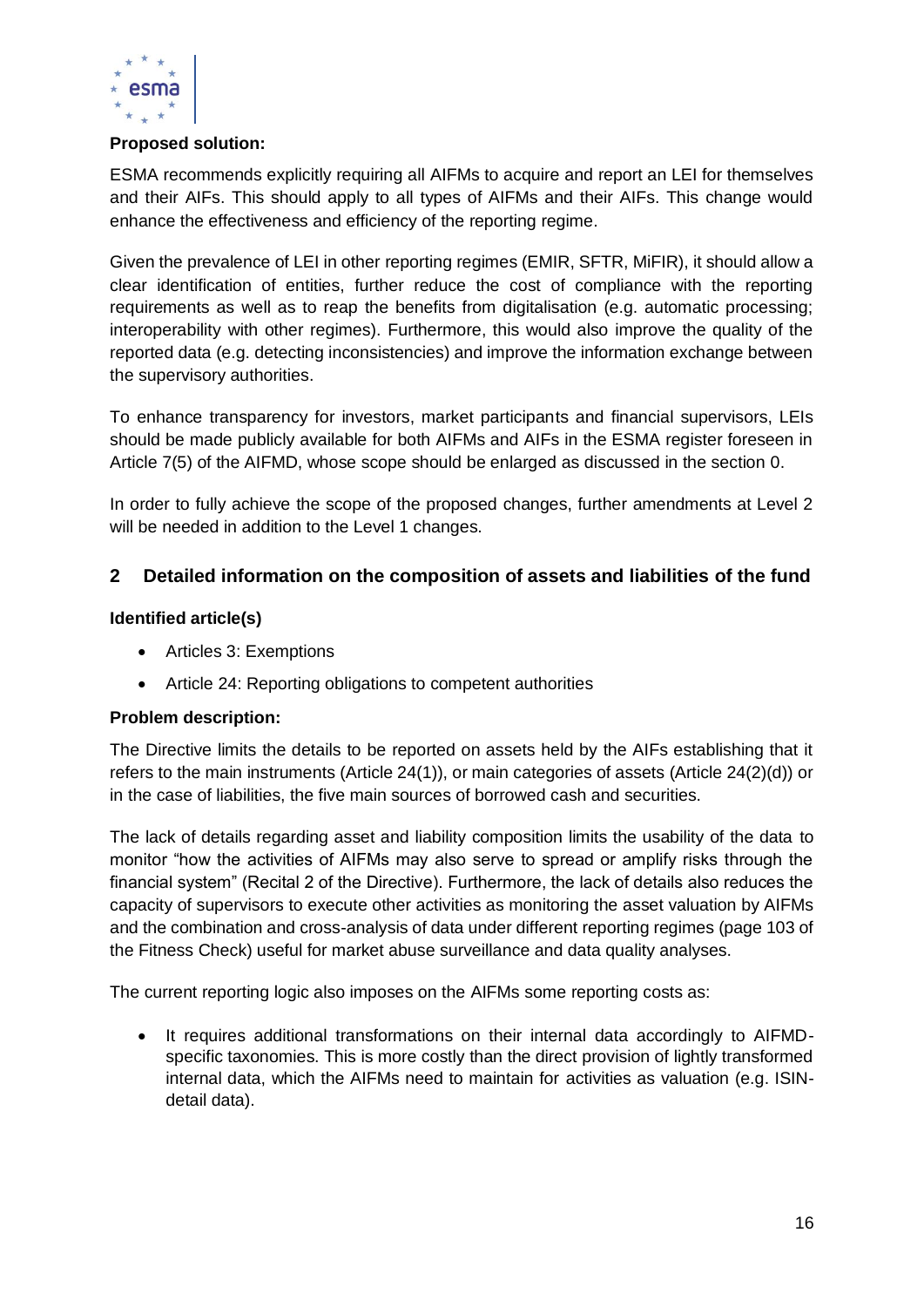

- AIFMs are also subject to ECB statistics<sup>23</sup> on funds requesting ISIN-detail data on the held securities and sectorial breakdowns in the liabilities.
- Some AIFMs will report under MMFR<sup>24</sup> ISIN-detail data.
- The aggregations prescribed in AIFMD do not rely on international standards (e.g. CFI) code, LEI) and is not consistent with other reporting regimes relevant for AIFMs (e.g. MiFIR, EMIR or SFTR). This unique taxonomy under AIFMD imposes unnecessary burdens on the reporting entity and limits the combination and cross-analysis of data under different reporting regimes. Hence, AIFMD needs to be harmonised with the reporting obligations under EMIR, SII<sup>25</sup>, CRR and other EU requirements as well as at international level.

# **Proposed solution:**

ESMA recommends changing Article 24(2) of the Directive to support the request of granular information in the subsequent delegated act (see section [8\)](#page-22-0). The objective would be to establish a minimum content that provides relevant information to analyse systemic risks.

ESMA considers the information to be reported shall follow the following principles:

1. Completeness regarding assets and liabilities: The information reported on AIFs should be comprehensive regarding assets and liabilities to allow comparison with the aggregated figures on AuM and NAV. This data is already provided for other institutions so it should not be too burdensome to report them to ESMA as well. Hence, coordination is of utmost importance in order to avoid high reporting costs and duplication for all sides.

2. Detailed information on counterparties and issuers (i.e. LEI of the counterparty / issuer): To monitor how the activities of AIFMs may also serve to spread or amplify risks through the financial system, the detail of the interaction with other entities should be provided. This detailed information should include at least those entities in the FSB "Global Systemically Important Financial Institutions [\(G-SIFIs\)](https://www.fsb.org/work-of-the-fsb/policy-development/addressing-sifis/global-systemically-important-financial-institutions-g-sifis/)", the information should be relatively detailed (e.g. LEI of the counterparty / issuer).

3. Reduced transformation requirements to AIFMs: To reduce reporting costs and quality issues, the data should be, when possible, a direct extraction or a straightforward transformation of the internal data that AIFMs should maintain for their regular operations.

4. International standards: Furthermore, the reported information should be based on strong international standards or derived computations that can be computed directly from them (e.g. LEI, ISIN, UPI, CFI code, MIC) and/or looking into the standards used in other relevant reporting regimes (see for example treatment of real estate assets under Securitisation reporting<sup>26</sup>).

5. Remove reporting of now duplicative items: Granular provision of data will allow the removal of other reporting items.

 $^{23}$  Regulation (EU) No 1073/2013 of the European Central Bank of 18 October 2013 concerning statistics on the assets and liabilities of investment funds is available at: <https://eur-lex.europa.eu/legal-content/EN/TXT/?uri=CELEX%3A32013R1073>  $24$  Regulation (EU) 2017/1131 on money market funds is available at:

[https://ec.europa.eu/info/sites/info/files/business\\_economy\\_euro/banking\\_and\\_finance/documents/190110-aifmd-operation](https://ec.europa.eu/info/sites/info/files/business_economy_euro/banking_and_finance/documents/190110-aifmd-operation-report_en.pdf)[report\\_en.pdf](https://ec.europa.eu/info/sites/info/files/business_economy_euro/banking_and_finance/documents/190110-aifmd-operation-report_en.pdf)

Solvency Directive, revised

<sup>&</sup>lt;sup>26</sup> See templates for Securitisation which available at: [https://www.esma.europa.eu/policy-activities/securitisation.](https://www.esma.europa.eu/policy-activities/securitisation)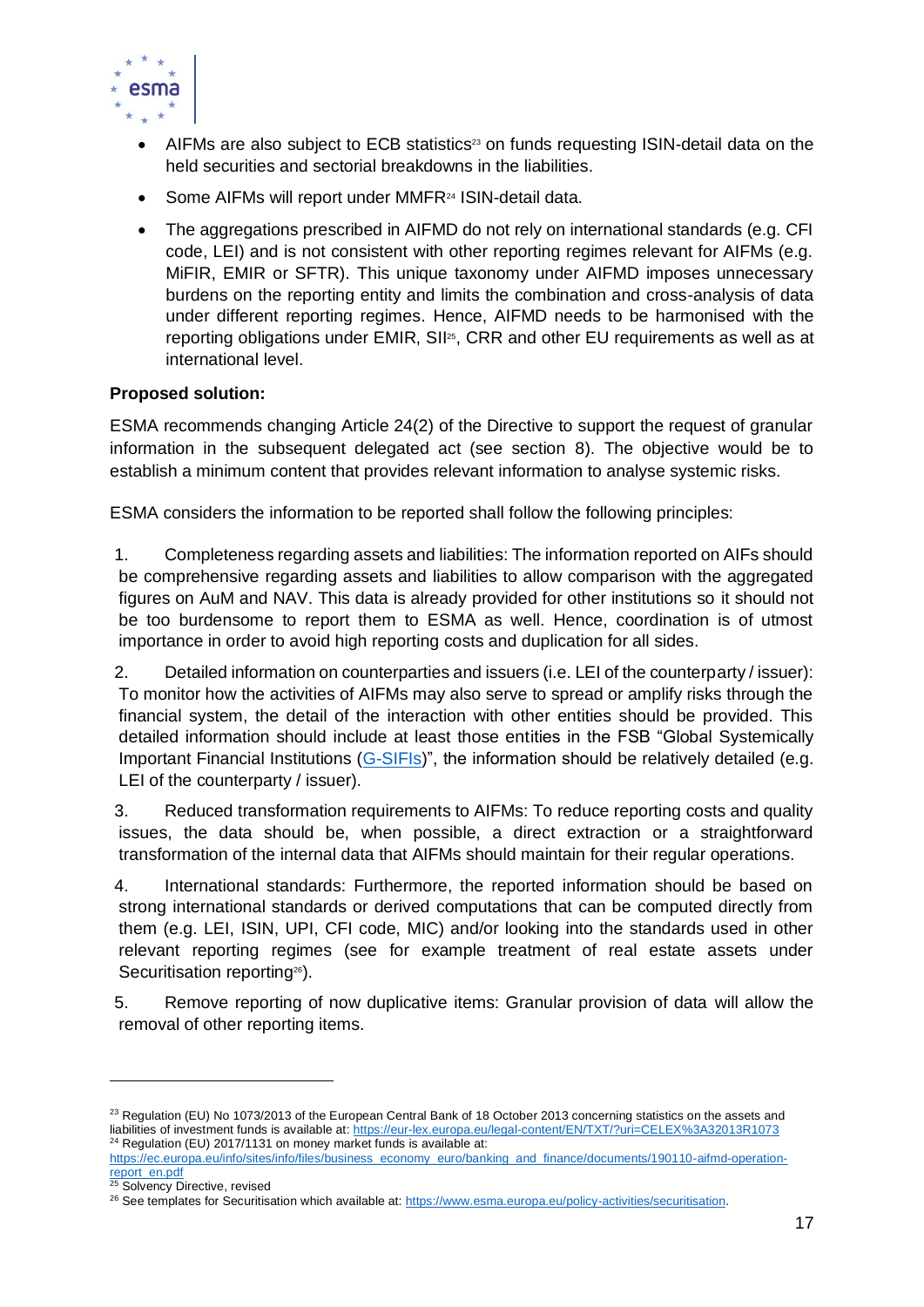

6. Other reporting regimes: The reporting template should consider other reporting regimes to which the AIFMs might be subject (e.g. MiFIR, EMIR, SFTR, ECB statistics on funds) or other reporting regimes that describe similar assets (e.g. Securitisation Regulation) and be consistent with them. Thus, the design of the new template and the definition of the data fields must always be defined in the same way. This shall allow AIFMs to reuse the same internal data to report under different regimes.

7. This standardisation is in line with the Fitness Check in particular (page 127) when requiring greater alignment of reporting frameworks and although is in practice a duplication of reporting content, the reuse of same standards will reduce noteworthy the reporting costs. For supervisors, it should allow a more efficient analysis of financial markets as it allows consistent comparisons and will increase the quality of the reported data. For regulatory activities it should allow references to other legislation, reducing risks for inconsistencies. Importantly, in case of relevant modifications in the reporting template of "other reporting regimes", the provisions of the reviewed AIFMD should allow to automatically harmonise the AIFMD reporting template to ensure its continuous consistency with those other regimes.

8. Information on the liabilities of the AIFs: The information should cover cash/ deposits/ loan held by the funds and the liabilities of the funds, both given short positions but also including, among others, information on shares/ units/ loans, maturity/ liquidity profiles and special arrangements.

9. Other assets and liabilities: Given the variety of assets and liabilities relevant to AIFs (e.g. real estate investments, insurance contracts), for certain type of assets and liabilities some of the attributes used in the reporting templates under Securitisation Regulation could be used as a model of the content to be provided in the reviewed AIFMD. For other assets, where it is not possible to specify the relevant information or taxonomy in Level 2, a general provision of minimum reported content should be considered.

10. Key information provided by the AIFMs in the Annual Report (Article 22) or disclosed to investors (Article 23) shall be included in the report to the NCA.

11. The information on valuation regarding the reporting on assets described above, shall consider, if feasible, the impact of each item on AuM, NaV and leverage metrics.

ESMA is conscious that the development costs associated to the change in IT systems for reporting will be very relevant for AIFMs, NCAs and ESMA. But it is expected that this will be offset by the enhanced content available to the authorities and the reduced operating costs for the entities reporting the data (given the use of common taxonomies and identifiers, alignment with other reporting regimes and using – where possible – internal data).

The text below contains the elements that ESMA recommends for the review of Article 24(2) but is not meant to be seen as the exact formulation of the relevant provisions. In addition, the article should clearly apply to all funds, including in particular those under the NPPR, and should empower ESMA to draft the technical standards on reporting, as described in section [8.](#page-22-0)

*An AIFM shall, for each of the AIFs it manages, provide the following to the competent authorities of its home Member State:*

*(a) the type, characteristics, strategy, dominant influence and the LEI and other identifiers of the AIF and its share classes;* 

*(b) information at AIF level at least including total value of assets under management, NAV, level of leverage with supportive details like base currency;*

*(c) information on the assets held by each AIF and its exposures, including:*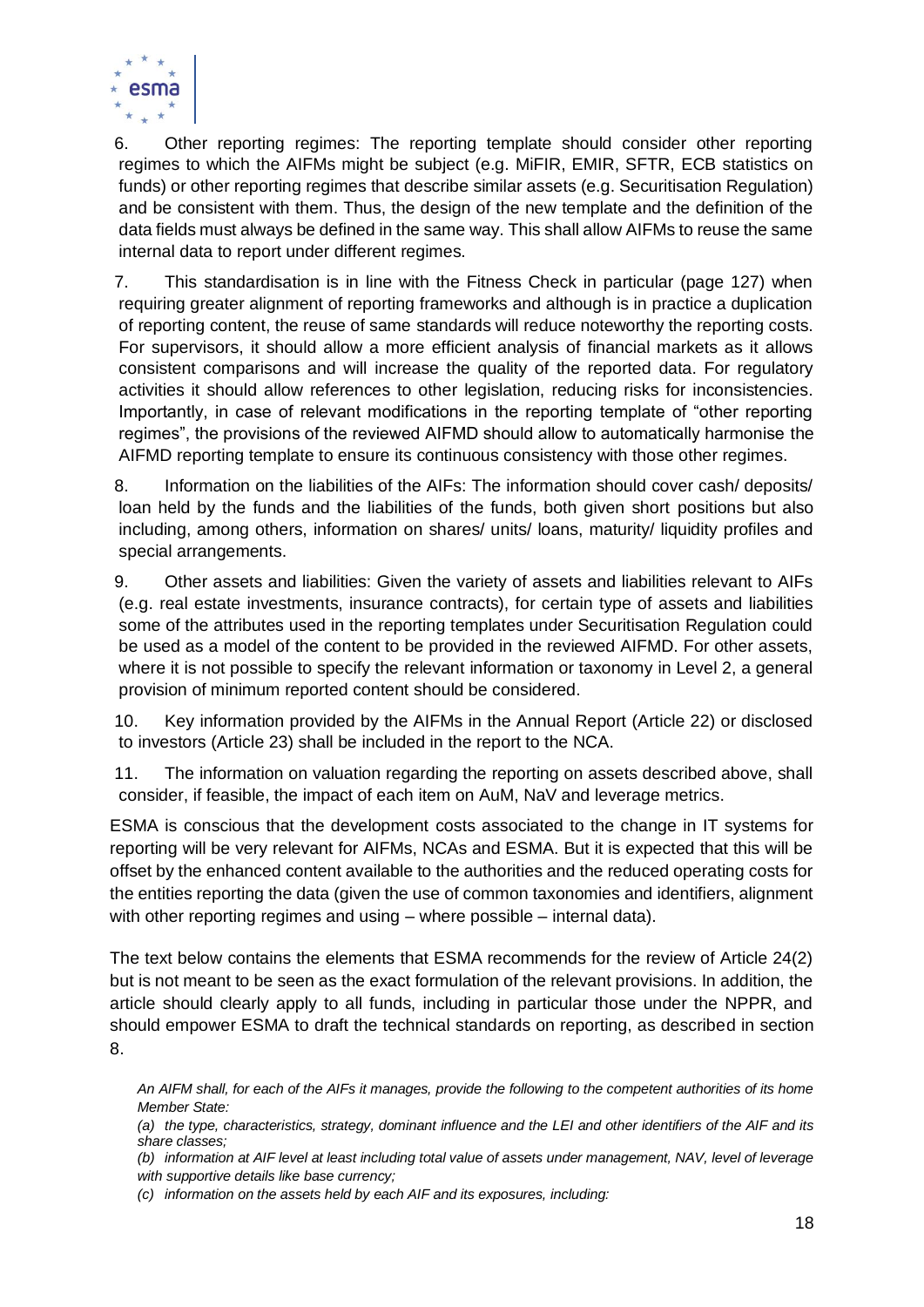

*(i) financial instruments and contracts as securities, derivatives and transactions regulated under SFTR, providing at least on the ISIN, LEI of the issuer or counterparty and the type of asset and contracts.*

*(ii) deposits and loans granted by the AIF or equivalent assets, providing at least the LEI of the counterparty and maturity.* 

*iii) other assets not included above, at least the LEI of the counterparty or issuer and other key characteristics.*

*(d) information on liabilities of the fund, including the country of the counterparty, the sector of the counterparty liabilities. This information shall include individual details for counterparties being EU financial institutions and other counterparties considered a global systematically important financial institution, including at least the LEI of the counterparty.* 

*(e) information on special arrangements regarding liquidity risk of the AIF.*

*(f) information on the guarantees granted by the AIF.*

*(g) information on the fund trading activity, asset purchased and sold, redemptions and subscriptions during the period following the structure foreseen in paragraphs d and e.*

*(h) the current risk profile of the AIF and the risk management systems employed by the AIFM to manage the market risk, liquidity risk, counterparty risk and other risks including operational risk.*

*(i) the results of the stress tests performed in accordance with point (b) of Article 15(3) and the second subparagraph of Article 16(1).*

*(j) information in machine-readable-format provided to investors as established in Article 22 and Article 23.*

In order to fully achieve the scope of the proposed changes, further amendments at Level 2 are needed. In assessing the specific drafting, issues such as proportionality, benefits and administrative burdens, avoidance of double reporting, timeliness of reporting and effectiveness of the regulatory oversight, among others, would need to be taken into account.

### **3 Definition of leveraged fund**

### **Identified article(s)**

• Article 4: Definitions

#### **Problem description:**

The text of the Directive contains several references to "leveraged" and "unleveraged" AIFs. The concept of leverage itself is central to the Directive and several provisions in L1, L2 and L3 refer explicitly as applying to leverage and leveraged AIFs. The definition of leverage adopted by the AIFMD is broad.

Two well-known examples of the centrality of concept of leverage and leveraged AIFs are Article 25 of the AIFMD and Article 112 of the Commission Delegated Regulation (EU) 231/2013, which refer respectively to 'leveraged AIFs' and to 'AIFMs managing leveraged AIFs'.

Article 4 lays down the definitions that apply for the purpose of the Directive, including the definition of AIF and leverage. In particular, Article 4 adopts a broad definition of leverage that does not exclude *a priori* any means an AIFM may use to acquire and/or hedge assets:

*"Leverage means any method by which the AIFM increases the exposure of an AIF it manages whether through borrowing of cash or securities, or leverage embedded in derivative positions or by any other means".*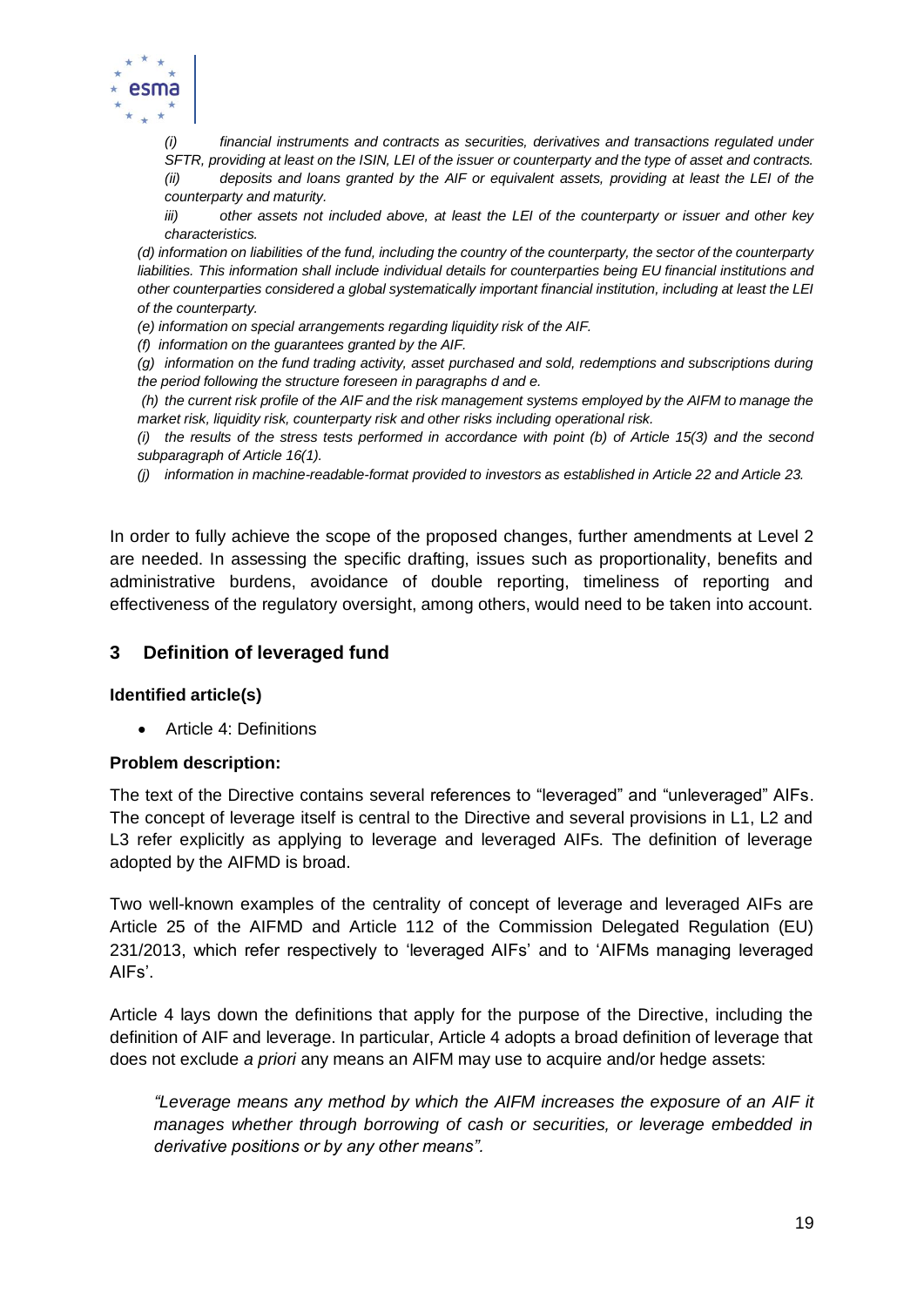

It must be noted that according Article 7 an AIFM applying for authorisation should specify its policy as regards the use of leverage. Moreover, the Commission Delegated Regulation (EU) 231/2013 mandates the depositary to monitor the AIF's compliance with investment restrictions and leverage limits.

The reporting content of an AIF is indeed determined by the characteristics of AIFMs and AIFs and the use of leverage. Moreover, Article 24(4) lists the type of information to be reported by substantially leveraged AIFs.

Despite the direct link between the reporting requirements and the definition of leveraged funds, there is a lack of clarity on the latter which creates impediments for competent authorities and reporting entities who have to demonstrate to NCAs that they comply with their leverage policy. Furthermore, the distinction between "leveraged" and "unleveraged" has significant implication for monitoring the build-up of systemic risks.

# **Proposed solution:**

In order to clarify to reporting entities and supervisors the appropriate reporting content, Article 4 AIFMD could clarify the notion of 'leveraged AIF' by simply linking the definition of 'AIF' and 'leverage'. Hence, it is proposed to include in Article 4 that 'leveraged AIF' means an AIF whose exposures are increased by the managing AIFM, whether through borrowing of cash or securities, or leverage embedded in derivative positions or by any other means.

# **4 Scope of entities in ESMA register**

# **Identified article(s)**

- <span id="page-19-0"></span>• Article 3: Exemptions
- Article 7: Application for authorisation
- Article 24: Reporting obligations to competent authorities
- Article 37: Authorisation of non-EU AIFMs intending to manage EU AIFs and/or market AIFs managed by them in the Union in accordance with Article 39 or 40
- Article 40: Conditions for the marketing in the Union with a passport of non-EU AIFs managed by a non-EU AIFM
- Article 42: Conditions for the marketing in Member States without a passport of AIFs managed by a non-EU AIFM

# **Problem description:**

The scope of AIFMs and their funds that are submitted to ESMA under Article 7(5) does not include sub-threshold AIFMs (Article 3) and those under NPPRs (Article 42) and non-EU AIFs managed by a non-EU AIFM with a passport (Article 40), although all these types of entities should comply with the reporting obligations foreseen in Article 24.

The unavailability of a public Register containing a complete overview results in the following shortcomings: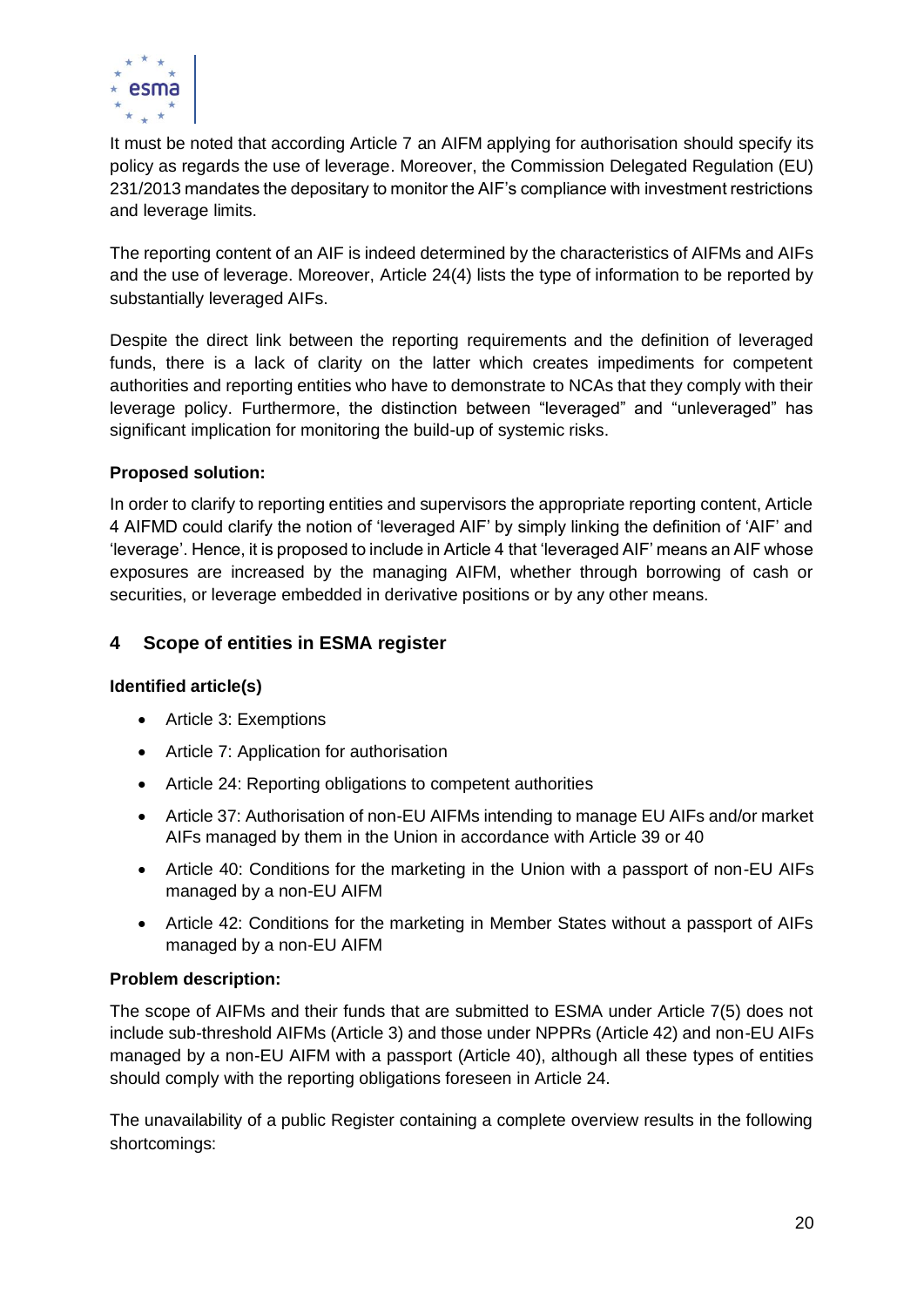

- Reduced transparency on the status of these entities and their limited geographical scope for their marketing activities;
- Unavailability for market participants to execute their due diligence through machine readable systems by consuming the register, and
- Limited information for financial supervisors to identify relevant counterparties for analysis of AIFMD data and other reporting regimes.

### **Proposed solution:**

Include in the ESMA public register information submitted by NCAs on sub-threshold AIFMs, under NPPR and passported non-EU AIFs managed by non-EU AIFMs.

The enhanced scope and the provision of identifiers such as LEI should allow easy access by investors and market participants to execute due-diligence activities and by financial supervisors to complement other information received through other reporting regimes.

The following costs or risks of increasing the scope of the registers should be considered:

- Changes to the scope of the ESMA register would imply additional information to be submitted regularly by NCAs with associated costs, including modifications of IT systems by both ESMA and NCAs. Regarding the content to be reported, the costs should be relatively minor as this information shall be already available to NCAs.
- Lack of clear identification of the different regimes under which these entities operate (i.e. their geographically limited authorisation to market their products) might confuse the public. To reduce this risk, clear information should be provided and it should be consistent with the foreseen future register of cross-border activities by funds as established in the Regulation (EU) 2019/1156 of the European Parliament and of the Council of 20 June 2019 on facilitating cross-border distribution of collective investment undertakings.

In order to fully achieve the scope of the proposed changes, further amendments at Level 2 are needed.

# **5 Timeline for the NCAs to update ESMA register**

# **Identified article(s)**

- Article 3: Exemptions
- Article 7: Application for authorisation
- Article 24: Reporting obligations to competent authorities
- Article 37: Authorisation of non-EU AIFMs intending to manage EU AIFs and/or market AIFs managed by them in the Union in accordance with Article 39 or 40
- Article 40: Conditions for the marketing in the Union with a passport of non-EU AIFs managed by a non-EU AIFM
- Article 42: Conditions for the marketing in Member States without a passport of AIFs managed by a non-EU AIFM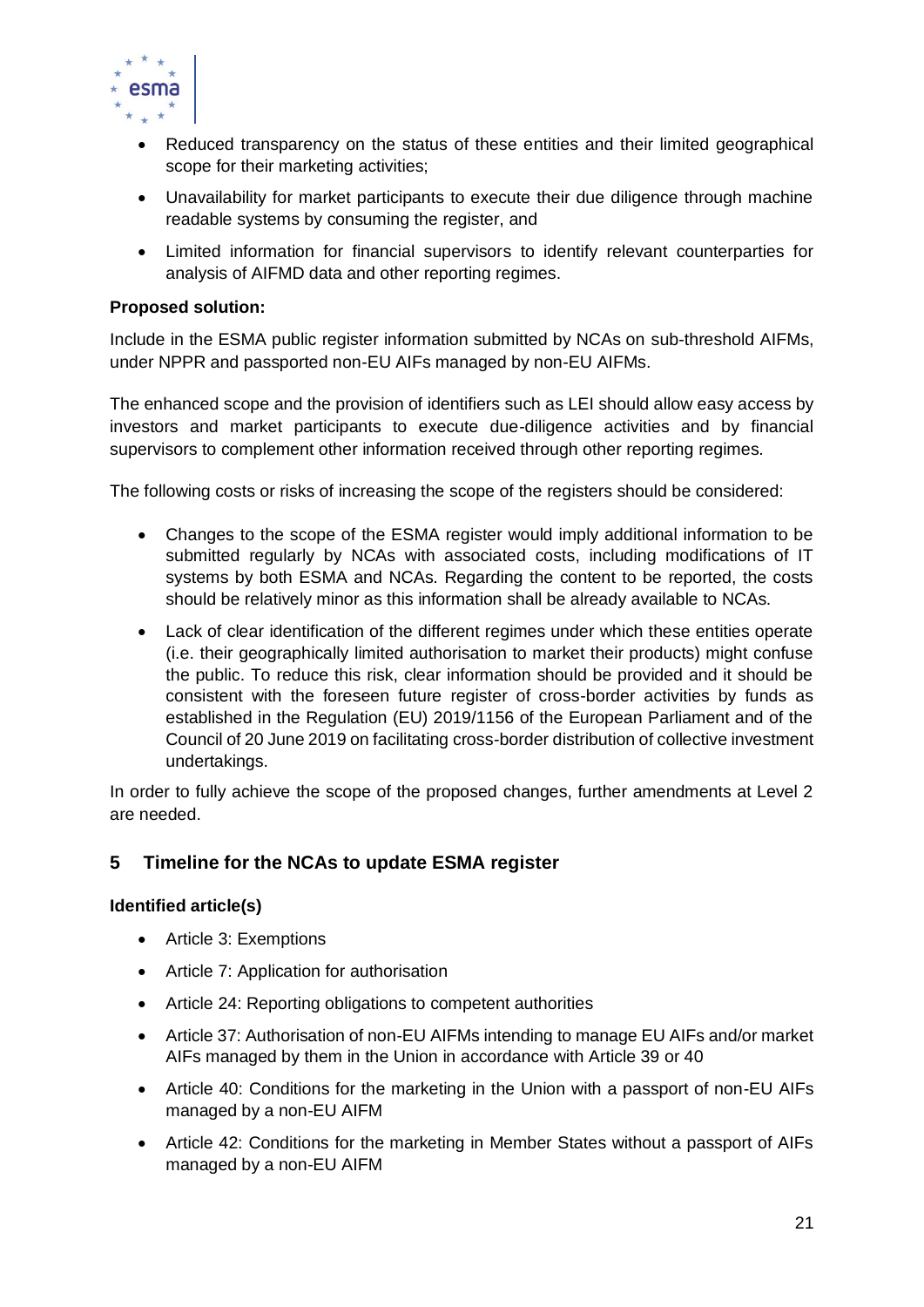

# **Problem description:**

The Directive foresees quarterly updates of the ESMA Register, something that limits the value of the information provided to investors, market participants and financial supervisors, as information on recent authorisations / withdrawals are not available in a timely manner.

### **Proposed solution:**

Amend the Directive, by changing Article 24(3)(b) on the information to be submitted by AIFMs to NCAs and replace the reference of quarterly frequency by monthly frequency in Article 7(5) and 24(3)(b).

The main cost is related to the need to change reporting systems between AIFMs and NCAs to provide this information punctually. From an ESMA perspective, the current system would allow this type of transmission and there would not be additional associated costs.

In order to fully achieve the scope of the proposed changes, further amendments at Level 2 are needed.

# **6 Reporting in percentages**

### **Identified article(s)**

• Article 24(2): Reporting obligations to competent authorities

### **Problem description:**

The use of percentages for reporting to authorities as in Article 24(2) leads to persistent quality issues.

### **Proposed solution:**

Request the provision of monetary values instead of percentages. In case that proposal on the provision of detailed information on assets and liabilities is implemented, as detailed in Section 1.2, the issue should be solved. This reporting of percentages might need to be kept for some fields like the monthly fund performance.

In order to fully achieve the scope of the proposed changes, further amendments at Level 2 are needed.

# **7 Restrictions in the use and publication of the reported data**

### **Identified article(s)**

• Article 47: Powers and competences of ESMA

### **Problem description:**

AIFMD provisions on professional secrecy is far stricter than the relevant provisions in ESMA Regulation or in other sectoral legislation (UCITS). In particular, Article 47 of AIFMD provides that all information exchanged between NCAs and ESMA cannot be disclosed unless i) disclosure is required for legal proceedings or ii) the NCA gives consent for disclosure.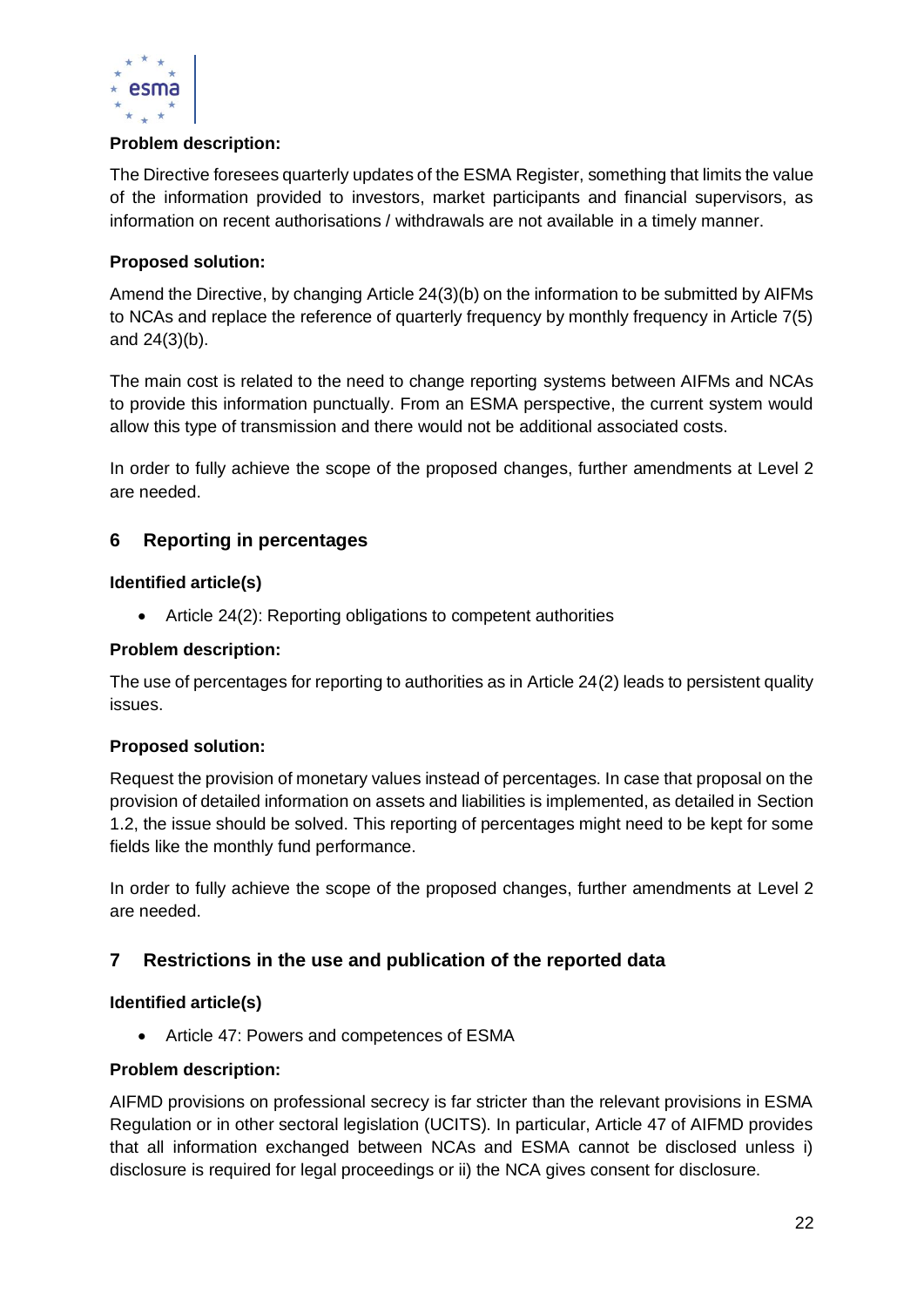

In practice, this introduces legal uncertainties regarding the possibility for ESMA to share any AIFMD data even when the data are anonymised, and individual AIFs cannot be identified. This is an issue in the context of ESMA work with NCAs, as well as with the FSB and IOSCO.

# **Proposed solution:**

Align Article 47 with ESMA Regulation Article 70(2), accepting use, distribution and publication of the data in summary or aggregated form, such that individual financial market participants cannot be identified.

# <span id="page-22-0"></span>**8 Delegated act defining reporting**

# **Identified article(s)**

- Article 3: Exemptions
- Article 24: Reporting obligations to competent authorities
- Article 25: Use of information by competent authorities, supervisory cooperation and limits to leverage

# **Problem description:**

The changes in the directive and the foreseen changes in the delegated act will require major adjustments in the Guidelines on reporting obligations under Articles 3(3)(d) and 24(1), (2) and (4) of the AIFMD.

The current Directive does not foresee any delegated act regarding the transmission of data from NCAs to ESMA and this is only solved in the delegated act by establishing under article 110.6 that the AIFMs shall report using a pro-forma reporting template.

As described in Fitness Check, "7.2. Lessons learned", it should be important to consider in the processes of Level 2 and Level 3 regulation the following considerations: i) the input from ESAs in early stages and throughout the process of designing the requirements; ii) the adequate level of technical details in Level 1; iii) the insufficient use of standards, common formats and international identifiers and its consistency with other reporting regimes and iv) that the inconsistent definitions and insufficient standardisation of formats and processes hinder the development and application of new technologies.

In ESMA's Annex to the reply to the consultation on the Fitness Check, related issues are described such as: i) insufficient timelines for the development/implementation of the new reporting requirements; ii) imprecise/inconsistent empowerments for the development of the implementing measures, in particular regarding the definition of standards and formats to be used for the technical messages across various reporting frameworks; iii) the need for dedicated and appropriate legal instrument for reporting rules and instructions, and in particular the definition of particular values to be reported and that sometimes are provided in Level 2 legislation. Given the changing nature of market practices and the complexity of updating Level 2 legislation, it shall be adequate to complement this information in Level 3 legislation; as well as iv) the unexploited synergies amongst reporting requirement, in particular by using international reporting standards.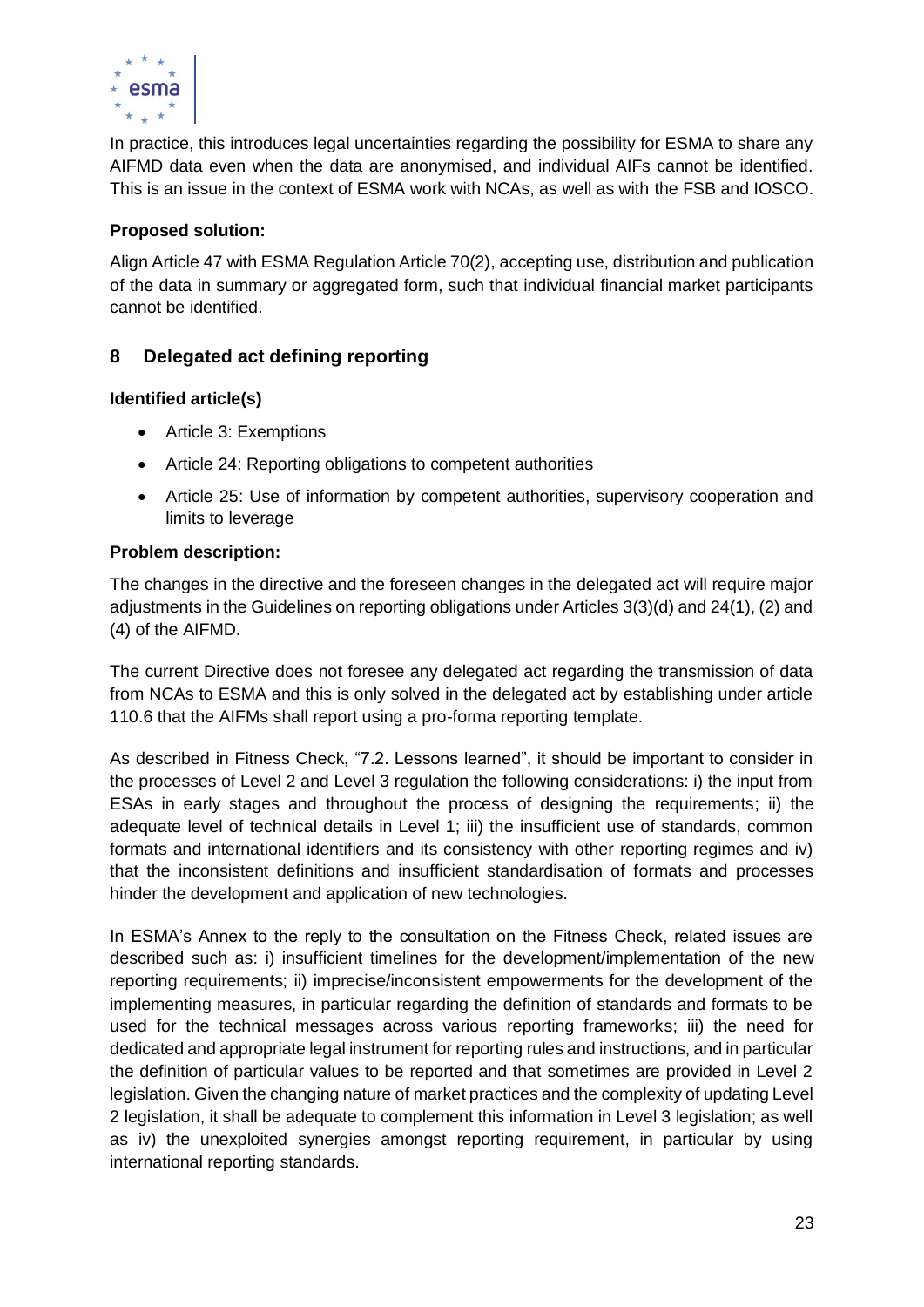

### **Proposed solution:**

ESMA recommends including under Article 25 a provision for ESMA to draft the technical standards supporting the reporting by AIFMs that shall consider the principles described above. Article 25 only refers to the information to be submitted by NCAs to ESMA, the technical standards shall apply also to AIFMs when reporting to NCAs.

The proposed solution could, in ESMA's view, be achieved by the drafting along the following lines:

*(a) ESMA shall develop draft regulatory technical standards to specify frequency, timing and data standards and formats for the information to be reported, including the methods and arrangements for reporting the information and the form and content of such reports.*

*(b) ESMA shall consider when drafting those technical standards, the consistency of the reported information with other reporting regimes to which AIFMs might be subject to or could be relevant in terms of standards such as MiFID / MiFIR, EMIR, SFTR and Securitisation Regulation, and the provision of detailed information to monitor how the activities of AIFMs may also serve to spread or amplify risks through the financial system. (c) ESMA shall submit those draft regulatory technical standards to the Commission by XX XX 20XX.*

*(d) Power is delegated to the Commission to adopt the regulatory technical standards referred to in the first subparagraph in accordance with Articles 10 to 14 of Regulation (EU) No 1095/2010. The Commission is also delegated the power to adjust those regulatory technical standards to maintain the consistency with the reporting regimes described above in case of modification in the relevant regulations.*

Naturally, in order to fully achieve the scope of the proposed changes, further amendments at Level 2 will be needed.

# **9 Reporting exemptions for Private Equity funds**

### **Identified article(s)**

• Recital 78

### **Problem description:**

According to Recital 78 of the AIFMD<sup>27</sup>, PE funds do not have to report leverage at the level of the structure they invest in (e.g. Special Purpose Vehicle). In practice, it implies that gross exposures and NAV are only based on the equity approach and not on the consolidated approach used for accounting purposes. As a result, actual leverage of PE is under-reported, which could also provide a way to bypass potential limits on leverage under Article 25.

### **Proposed solution:**

ESMA recommends removing the reference in the recital mentioning that PE funds do not have to report leverage at the level of SPV to ensure harmonised reporting requirements for all AIFs independently of their type:

 $^{27}$  "The Commission should be empowered to adopt delegated acts in accordance with Article 290 TFEU where expressly provided for in this Directive. In particular, the Commission should be empowered to adopt delegated acts to specify the methods of leverage as defined in this Directive, including any financial and/or legal structures involving third parties controlled by the relevant AIF where those structures are specifically set up to directly or indirectly create leverage at the level of the AIF. In particular for private equity and venture capital funds this means that leverage that exists at the level of a portfolio company is not intended to be included when referring to such financial or legal structures."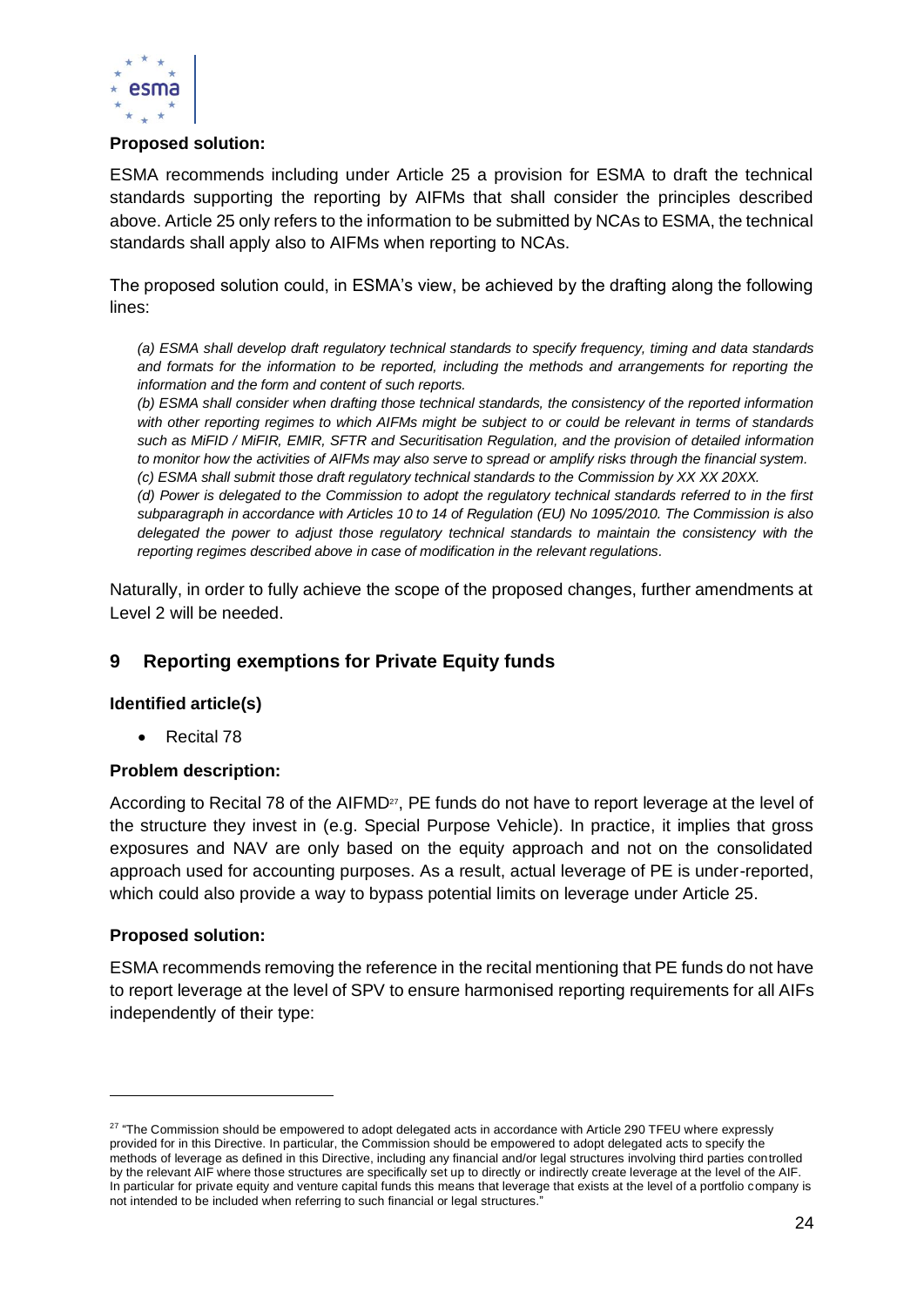

"*The Commission should be empowered to adopt delegated acts in accordance with Article 290 TFEU where expressly provided for in this Directive. In particular, the Commission should be empowered to adopt delegated acts to specify the methods of leverage as defined in this Directive, including any financial and/or legal structures involving third parties controlled by the relevant AIF where those structures are specifically set up to directly or indirectly create leverage at the level of the AIF. In particular for private equity and venture capital funds this means that leverage that exists at the level of a portfolio company is not intended to be included when referring to such financial or legal structures."*

In order to fully achieve the scope of the proposed changes, further amendments at Level 2 are needed.

# **10 Requirement to report ESG metrics**

### **Identified article(s)**

• Article 24: Reporting obligations to competent authorities

### **Problem description:**

Currently, the AIFMD reporting template does not contain any fields on ESG data and the AIFMD review is a very good opportunity to add ESG factors in the reporting to increase transparency regarding environmental impacts and consider social and governance aspects. This would be in line with ["EU Commission action plan on sustainable finance"](https://ec.europa.eu/info/business-economy-euro/banking-and-finance/sustainable-finance_en) and ESMA developed ["Strategy on sustainable finance".](https://www.esma.europa.eu/file/54544/download?token=SjcMcTA-) Furthermore, this would reply to the strong interest raised by NCAs for having a common framework to monitor ESG metrics.

### **Proposed solution:**

ESMA recommends adding a reference in the Directive that ESG factors should be considered in the AIFMD reporting in order to monitor ESG related risks. This should also reflect the need for flexibility given the ongoing work of the ESAs to develop technical standards further specifying the necessary disclosures for investments, from a sustainability perspective. Since the metrics used to assess ESG risks are evolving quickly and are difficult to define, it may be appropriate (to ensure consistency) to avoid specifying overly detailed requirement in Level 1, and instead adopt a more general requirement that includes a mandate for ESMA to develop additional technical standards from an AIFM perspective.

The proposed solution should be calibrated for proportionality, consistency, timeliness and its impact should be duly assessed.

# **11 European mandate for ESMA and ESRB to analyse systemic risks**

### **Identified article(s)**

• Article 25: Use of information by competent authorities, supervisory cooperation and limits to leverage

### **Problem description:**

Pursuant to Article 25 of AIFMD, NCAs are required to analyse systemic risks. At the same time, there is no explicit mandate to analyse the data at European level by ESMA or ESRB,